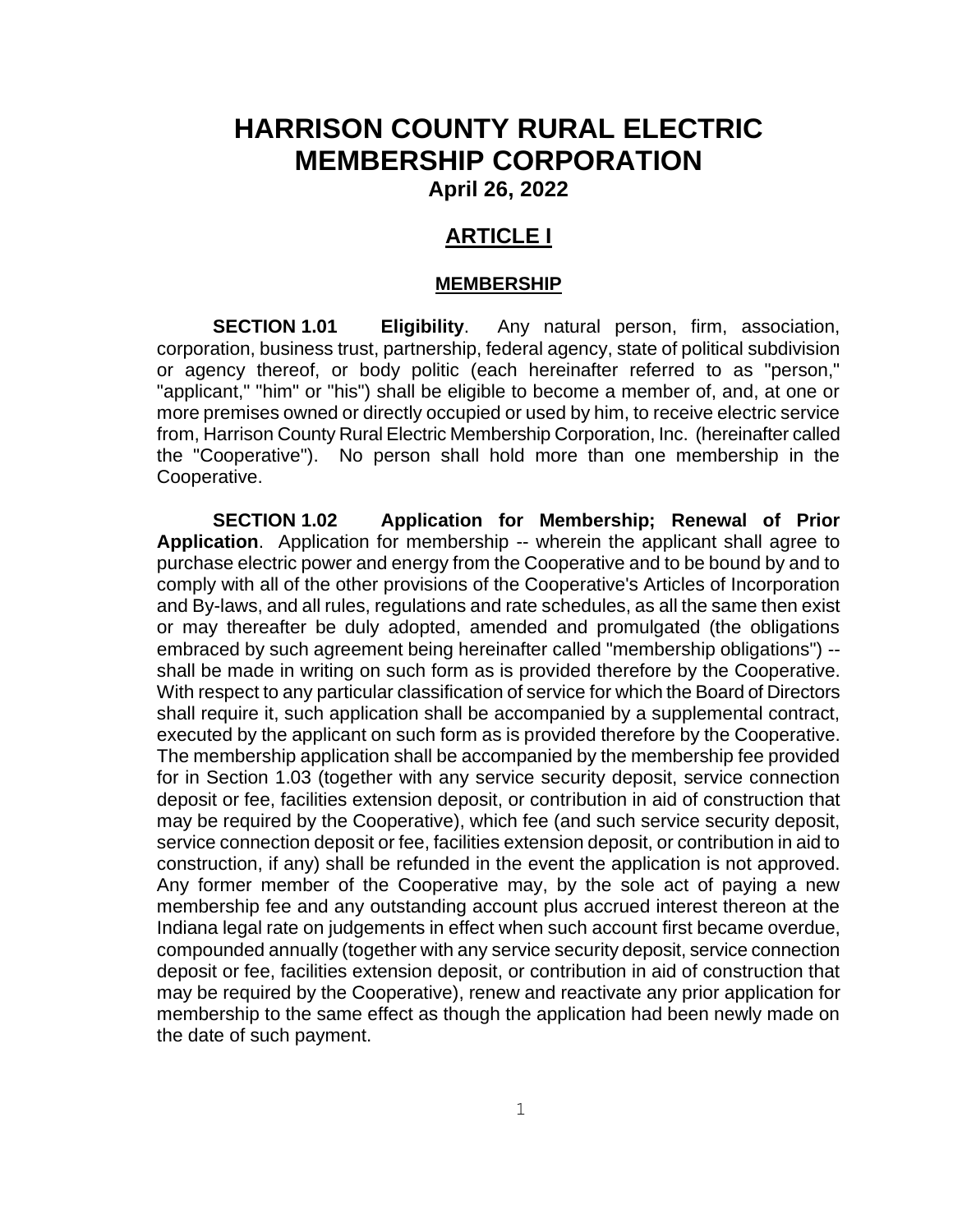**SECTION 1.03 Membership Fee; Service Security and Facilities Extension Deposits; Contribution in Aid of Construction**. The membership fee shall be as fixed from time to time by the Board of Directors. The membership fee (together with any service security deposit, or service connection deposit or fee, facilities extension deposit, or contribution in aid of construction, or any combination thereof, if required by the Cooperative) shall entitle the member to one service connection. A service connection deposit or fee, in such amount as shall be prescribed by the Cooperative (together with a service security deposit, a facilities extension deposit or a contribution in aid of construction if required by the Cooperative), shall be paid by the member for each additional service connection requested by him.

**SECTION 1.04 Joint Membership**. A husband and wife, by specifically so requesting in writing, may be accepted into joint membership or, if one of them is already a member, may automatically convert such membership into a joint membership. The words "member," "applicant," "person," "his" and "him", as used in these Bylaws, shall include a husband and wife applying for or holding a joint membership, unless otherwise clearly distinguished in the text; and all provisions relating to the rights, powers, terms, conditions, obligations, responsibilities and liabilities of membership shall apply equally, severally and jointly to them. Without limiting the generality of the foregoing –

- (a) the presence at a meeting of either or both shall constitute the presence of one member and a joint waiver of notice of the meeting.
- (b) the vote of either or both shall constitute, respectively, one joint vote.
- (c) notice to, or waiver of notice signed by, either or both shall constitute, respectively, a joint notice or waiver of notice;
- (d) suspension or termination in any manner of either shall constitute, respectively, suspension or termination of the joint membership;
- (e) either, but not both concurrently, shall be eligible to serve as a director of the Cooperative, but only if both meet the qualifications required therefore; and
- (f) neither will be permitted to have any additional service connections except through their one joint membership.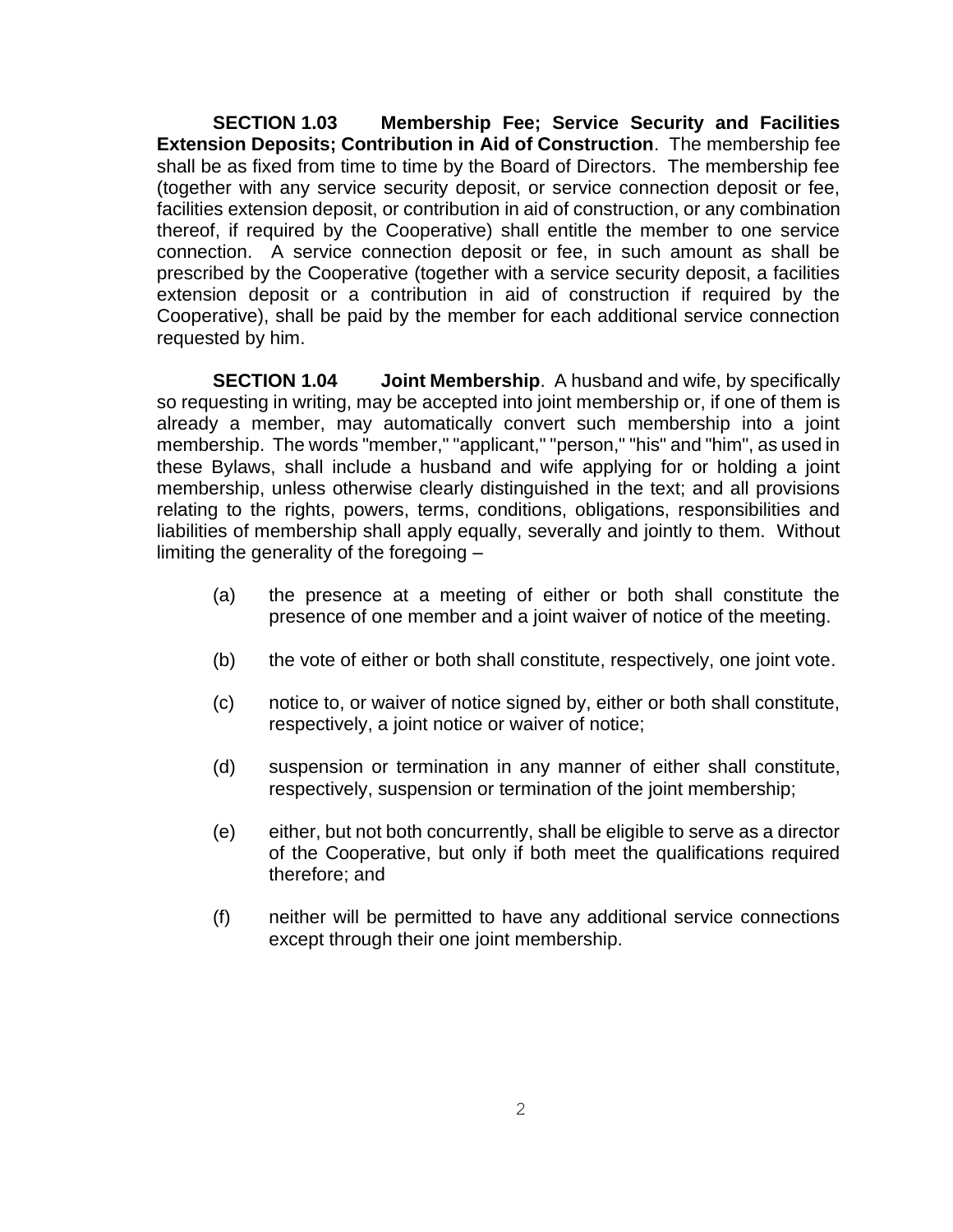**SECTION 1.05 Acceptance into Membership**. Upon complying with the requirements set forth in Section 1.02, any applicant shall by Board resolution be accepted into membership in, and become eligible to receive electric service from, the Cooperative, unless the Board of Directors shall determine that such applicant is not willing or is not able to satisfy and abide by the Cooperative's terms and conditions of membership or that such applicant shall be rejected for other good cause; PROVIDED, that any person whose application, for sixty (60) days or longer, has been submitted to but not approved by the Board of Directors may, by filing written request therefore with the Cooperative at least thirty (30) days prior to the next meeting of the members, have his application submitted to and approved or disapproved by the vote of the members at such meeting, at which the applicant shall be entitled to be present and be heard.

**SECTION 1.06 Purchase of Electric Power and Energy; Power Production by Members; Application of Payment to All Accounts**. The Cooperative shall use reasonable diligent efforts to furnish its members with adequate and dependable electric service, although it cannot and therefore does not guarantee a continuous and uninterrupted supply thereof; and each member, for so long as such premises are owned or directly occupied or used by him, shall purchase from the Cooperative all central station electric power and energy purchased for use on all premises to which electric service has been furnished by the Cooperative pursuant to his membership, unless and except to the extent that the Board of Directors may in writing waive such requirements, and shall pay therefore at the time, and in accordance with the rules, regulations, and rate schedules (including any monthly minimum amount that may be charged without regard to the amount of electric power and energy actually used) established by the Board of Directors and, if in effect, in accordance with the provisions of any supplemental contract that may have been entered into as provided for in Section 1.02. Production or use of electric energy on such premises, regardless of the source thereof, by means of facilities which shall be interconnected with the Cooperative facilities, shall be subject to appropriate regulation as shall be fixed from time to time by the Cooperative. Each member shall also pay all other amounts owed by him to the Cooperative as and when they become due and payable. When the member has more than one service connection from the Cooperative, any payment by him for service from the Cooperative shall be deemed to be allocated and credited on a pro rata basis to his outstanding accounts for all such service connection, notwithstanding that the Cooperative's actual accounting procedures do not reflect such allocations and proration.

**SECTION 1.07 Excess Payments to be Credited as Member-Furnished Capital**. All amounts paid for electric Service in excess of the cost thereof shall be furnished by members as capital, and each member shall be credited with the capital so furnished as provided in Article IX of these Bylaws.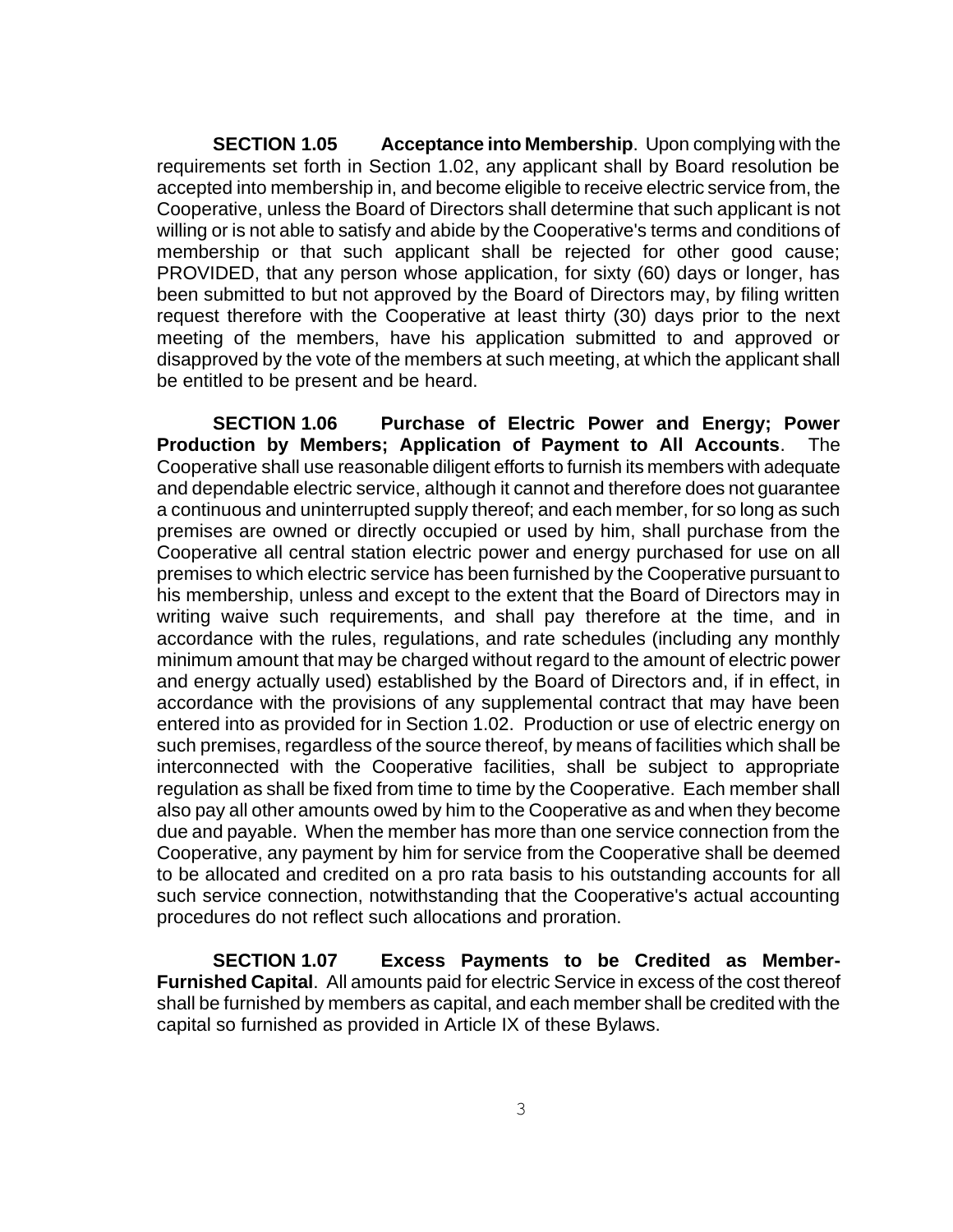**SECTION 1.08 Wiring of Premises; Responsibility Therefore; Responsibility for Meter Tampering or Bypassing and for Damage to Cooperative Properties; Extent of Cooperative Responsibility; Indemnification**. Each member shall cause all premises receiving electric service pursuant to his membership to become and to remain wired in accordance with the specifications of the Indiana Fire Insurance Underwriters Association, the National Electric Code, and applicable state code or local government ordinances, and of the Cooperative. Each member shall be responsible for -- and shall indemnify the Cooperative and its employees, agents, and independent contractors against death, injury, loss of damage resulting from any defect in or improper use or maintenance of -- such premises and all wiring and apparatuses connected thereto or used thereon. Each member shall make available to the Cooperative a suitable site, as determined by the Cooperative, thereon to place the Cooperative's physical facilities for the furnishing and metering of electric service and shall permit the Cooperative's authorized employees, agents and independent contractors to have access thereto safely and without interference from hostile dogs or any other hostile source, for meter reading, bill collecting and for inspection, maintenance, replacement, relocation, repair or disconnection of such facilities at all reasonable times. As part of the consideration for such service, each member shall be the Cooperative's bailee of such facilities and shall accordingly desist from interfering with, impairing the operation of or causing damage to such facilities, and shall use his best efforts to prevent others from so doing. Each member shall also provide such protective devices to his premises, apparatuses or meter base as the Cooperative shall from time to time require in order to protect the Cooperative's physical facilities and their operation and to prevent any interference with or damage to such facilities. In the event such facilities are interfered with, impaired in their operation or damaged by the member, or by any other person when the member's reasonable care and surveillance should have prevented such, the member shall indemnify the Cooperative and its employees, agents and independent contractors against death, injury, loss or damage resulting therefrom, including but not limited to the Cooperative's cost of repairing, replacing or relocating any such facilities and its loss, if any, of revenue resulting from the failure or defective functioning of its metering equipment. The Cooperative shall, however, in accordance with its applicable service rules and regulations, indemnify the member for any overcharges for service that may result from a malfunctioning of its metering equipment or any error occurring in the Cooperative's billing procedures. In no event shall the responsibility of the Cooperative for furnishing electric service extend beyond the point of delivery.

**SECTION 1.09 Member to Grant Easement to Cooperative and to Participate in Required Cooperative Load Management Program**. Each member shall, upon being requested so to do by the Cooperative, execute and deliver to the Cooperative grants of easement or right-of-way over, on and under such lands owned or leased by or mortgaged to the member, and in accordance with such reasonable terms and conditions, as the Cooperative shall require for the furnishing of electric service to him or other members or for the construction, operation, maintenance or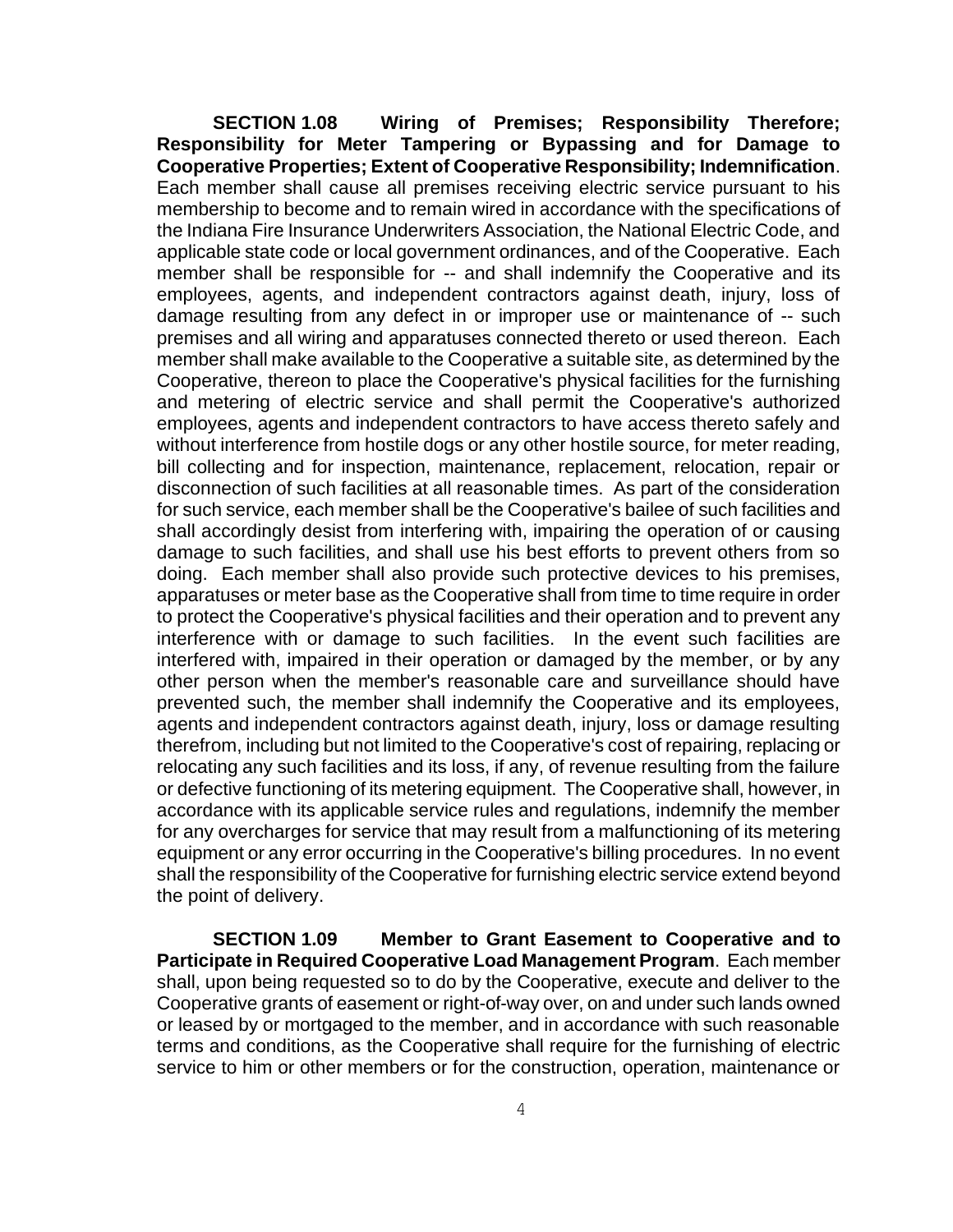relocation of the Cooperative's electric facilities. Each member shall participate in any required program that may be established by the Cooperative to enhance load management, more efficiently to utilize or conserve electric energy or to conduct load research.

## **ARTICLE II**

#### **MEMBERSHIP SUSPENSION AND TERMINATION**

**SECTION 2.01 Suspension; Reinstatement**. Upon his failure, after the expiration of the initial time limit prescribed either in a specific notice to him or in the Cooperative's generally publicized applicable rules and regulations, to pay any amount due the Cooperative or to cease and other noncompliance with his membership obligations, a person's membership shall automatically be suspended; and he shall not during such suspension be entitled to receive electric service from the Cooperative or to cast a vote at any meeting of the members. Payment of all amounts due the Cooperative, including any additional charges required for such reinstatement, and/or cessation of any other noncompliance with his membership obligations within the final time limit provided in such notice or rules and regulations shall automatically reinstate the membership, in which event the member shall thereafter be entitled to receive electric service from the Cooperative and to vote at the meeting of its members.

**SECTION 2.02 Termination by Expulsion; Renewed Membership**. Upon failure of a suspended member to be automatically reinstated to membership, as provided in Section 2.01, he may, without further notice, but only after due hearing if such is requested by him, be expelled by resolution of the Board of Directors at any subsequently held regular or special meeting of the Board. Any person so expelled may, by delivering written notice to that effect to the Cooperative at least ten (10) days prior to the next meeting of the members, appeal to and be present and hear at such meeting, which may vote approval of such expulsion or disapproval thereof, in which latter event such person's membership shall be reinstated retroactively to the date of his expulsion. After any finally effective expulsion of a member, he may not again become a member except upon new application therefore duly approved as provided in Section 1.05. The Board of Directors, acting upon principles of general application in such cases, may establish such additional terms and conditions for renewed membership as it determines to be reasonably necessary to assure the applicant's compliance with all his membership obligations.

**SECTION 2.03 Termination by Withdrawal or Resignation**. A member may withdraw from membership upon such generally applicable conditions as the Board of Directors shall prescribe and upon either (a) ceasing to (or, with the approval of the Board of Directors, resigning his membership in favor of a new applicant who also shall) own or directly occupy or use all premises being furnished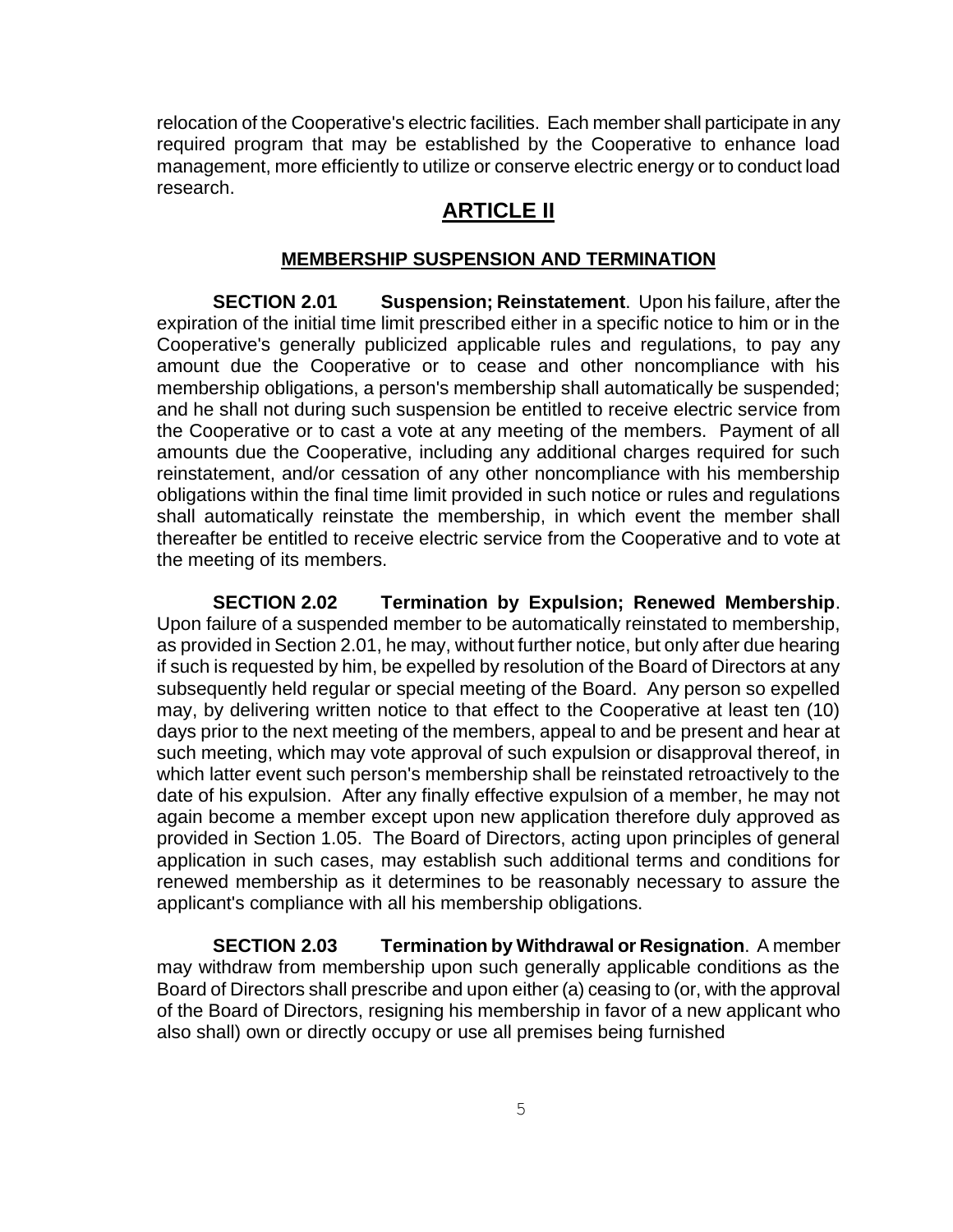electric service pursuant to his membership, or (b) except when the Board of Directors specifically waives such conditions, abandoning totally and permanently the use of central station electric service on such premises.

**SECTION 2.04 Termination by Death or Cessation of Existence; Continuation of Membership in Remaining or New Partners**. Except as provided in Section 2.06, the death of an individual human member shall automatically terminate his membership. The cessation of the legal existence of any other type of member shall automatically terminate such membership: PROVIDED, that upon the dissolution for any reason of a partnership, or upon the death, withdrawal or addition of any individual partner, such membership shall continue to be held by such remaining and/or new partner or partners as continue to own or directly to occupy or use the premises being furnished electric service pursuant to such membership in the same manner and to the same effect as though such membership had never been held by different partners: PROVIDED FURTHER, that neither a withdrawing partner nor his estate shall be released from any debts then due the Cooperative.

**SECTION 2.05 Effect of Termination**. Upon the termination in any manner of a person's membership, he or his estate, as the case may be, shall be entitled to refund of his membership fee (and to his service security deposit, if any, theretofore paid the Cooperative), less any amounts due the Cooperative; but neither he nor his estate, as the case may be, shall be released from any debts or other obligations then remaining due the Cooperative. Notwithstanding the suspension or expulsion of a member, as provided for in Section 2.01 and 2.02, such suspension or expulsion shall not, unless the Board of Directors shall expressly so elect, constitute such release of such person from his membership obligation as to entitle him to purchase from any other person any central station electric power and energy for use at the premises to which such service has theretofore been furnished by the Cooperative pursuant to such membership.

**SECTION 2.06 Effect of Death, Legal Separation or Divorce upon a Joint Membership**. Upon the death of either spouse of a joint membership, such membership shall continue to be held solely by the survivor, in the same manner and to the same effect as though such membership had never been joint: PROVIDED, that the estate of the deceased spouse shall not be released from any debts due the Cooperative. Upon the legal separation or divorce of the holder of a joint membership, such membership shall continue to be held solely by the one who continues directly to occupy or use the premises covered by such previous membership in the same manner and to the same effect as though such membership had never been joint: PROVIDED, that the other spouse shall not be released from any debts due the Cooperative.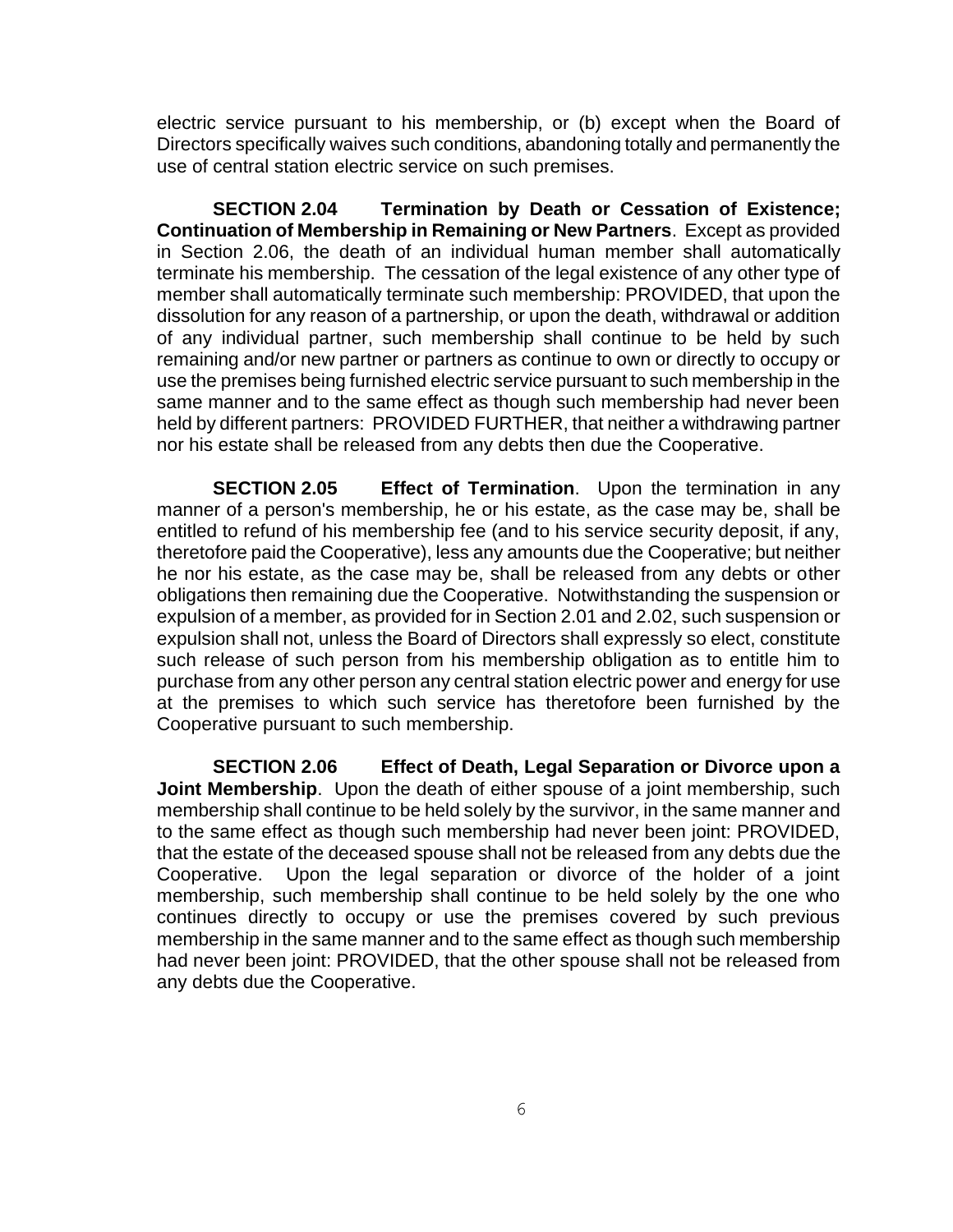**SECTION 2.07 Board Acknowledgment of Membership Termination; Acceptance of Members Retroactively**. Upon the termination of a person's membership for any reason, the Board of Directors, as soon as practicable after such termination is made known to it, shall be appropriate resolution formally acknowledge such termination, effective as of the date on which the Cooperative ceased furnishing electric service to such person. Upon discovery that the Cooperative has been furnishing electric service to any person other than a member, it shall cease furnishing such service unless such person applies for, and the Board of Directors approves, membership retroactively to the date on which said person first began receiving such service, in which event the Cooperative, to the extent practicable, shall correct its membership and all related records accordingly.

# **ARTICLE III**

### **MEETING OF MEMBERS**

**SECTION 3.01 Annual Meetings**. For the purpose of electing directors, hearing and passing upon reports covering the previous fiscal year, and transacting such other business as may properly come before the meeting, the annual meeting of the members shall be held on the first Tuesday of the month of April each year or at any other time as determined by the Board of Directors, at such place in one of the counties in Indiana within which the Cooperative serves, and beginning at such hour, as the Board of Directors shall from year to year fix. The board may also change the meeting from an in-person event to either a virtual or mail-in format. It shall be the responsibility of the Board of Directors to make adequate plans and preparations for, and to encourage member attendance at, the annual meeting. Failure to hold the annual meeting at the designated time and place shall not work a forfeiture or dissolution of the Cooperative. The dates listed in section 3.03, 3.06, 4.02, 4.04, 4.05, and 4.06 assume an annual meeting month of April.

 **SECTION 3.02 Special Meetings**. A special meeting of the members may be called by the Board of Directors, by any five (5) directors, or by petition signed by not less than five (5%) percent of the members, and it shall thereupon be the duty of the Secretary to cause notice of such meeting to be given as hereinafter provided in Section 3.03. Such a meeting shall be held at such place in one of the counties in Indiana within which the Cooperative serves, on such date, not sooner than forty (40) days after the call for such meeting is made or a petition therefore is filed, and beginning at such hour as shall be designated by him or those calling or petitioning for the same.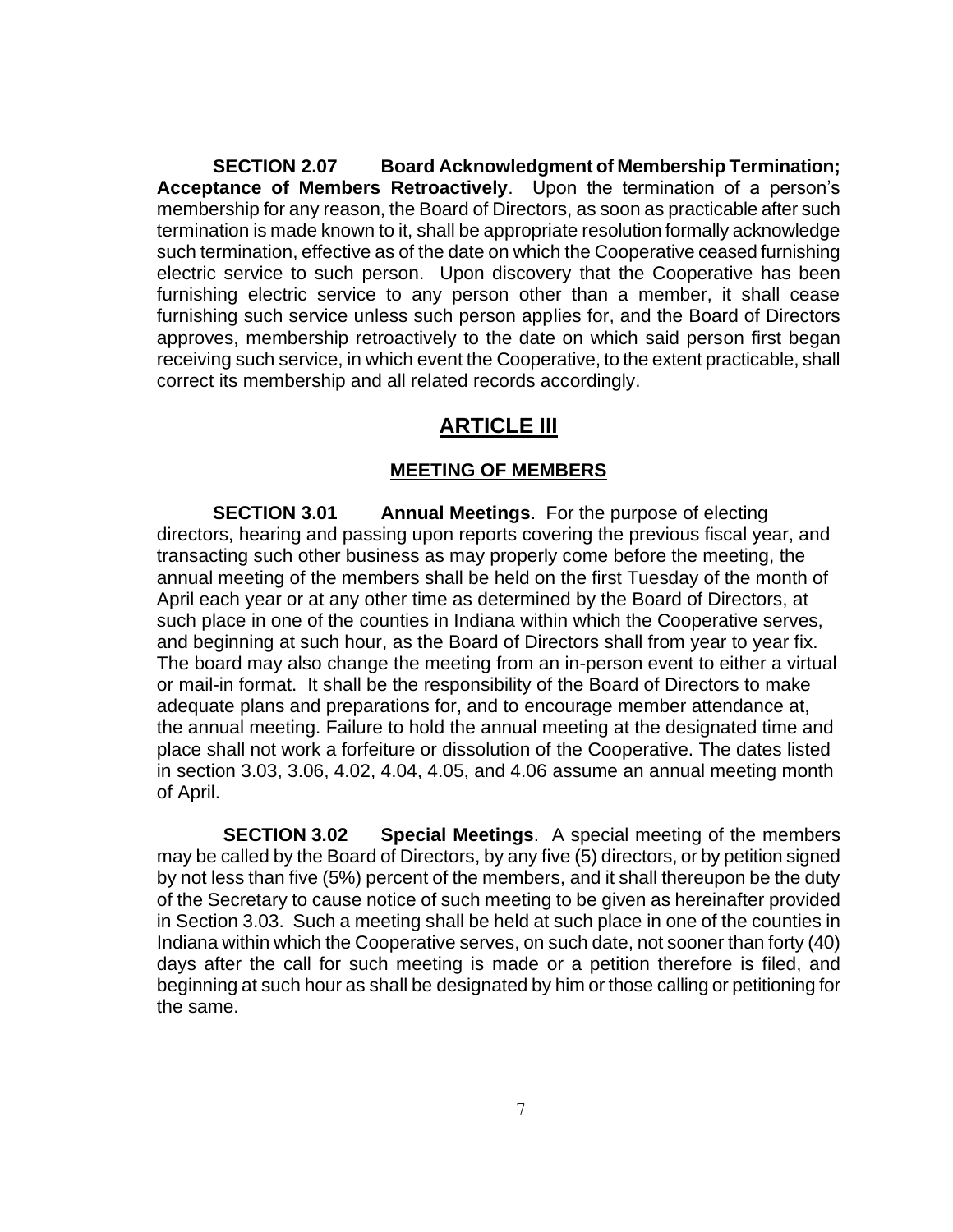**SECTION 3.03 Notice of Member Meeting**. Written or printed notice of the place, day and hour of the meeting, whether a special meeting or the annual business meeting, shall be at least 20 days prior to such special meeting or annual meeting. Notice shall be by personal service, post marked by United States Mail, or as provided by any other means as determined by the direction of the President or the Secretary. Any such special or annual meeting notice delivered by mail may be included with member service billings or as an integral part of or with the Cooperative's monthly newsletter or the Cooperative's magazine. If mailed, such special or annual meeting notice shall be deemed to be delivered when deposited in the United States mail addressed to the member at his address as it appears on the records of the Cooperative, with postage thereon prepaid. The incidental and nonintended failure of any member to receive a notice deposited in the mail addressed to the member at his address as shown on the Cooperative's books shall not invalidate any action which may be taken by the members at such meeting, and the attendance in person of a member at any meeting of the members shall constitute a waiver of notice of such meeting unless such attendance shall be for the express purpose of objecting to the transaction of any business, or one or more items of business, on the grounds that the meeting shall not have been lawfully called or convened. Any member attending any meeting for the purpose of making such objections shall notify the Secretary prior to or at the beginning of the meeting of his objection.

**SECTION 3.04 Quorum**. At least 2% of the Cooperatives total members must be present in person or cast a ballot prior to the meeting in the manner specified in Section 3.05. If less than a quorum is established at any meeting, a majority of those present in person may without further notice adjourn the meeting to another time and date not less than forty (40) days later and to any place in one of the counties in Indiana within which the Cooperative serves: Provided, that the Secretary shall notify any absent member of the time, date and place of such adjourned meeting by delivering notice thereof as provided in Section 3.03. At all meetings of the members, whether a quorum be present or not, the Secretary shall annex to the meeting minutes, or incorporate therein by reference, a list of those members who were registered as present in person.

**SECTION 3.05 Voting**. Each member who is not in a status of suspension, as provided for in Section 2.01, shall be entitled to only one vote upon each matter submitted to a vote for any meeting of the members. A Member may vote in person at the meeting or if available may cast a ballot provided by the Cooperative prior the meeting in the manner and within the timeframe established by the Board and as described in the Annual Meeting Notice/or on the ballot. A Member submitting a completed early ballot may not revoke the early ballot and will not be entitled to vote at the Member Meeting regarding a matter described in the early ballot. The Cooperative shall count as a Member's vote a properly completed early ballot received on or before the date stated in early ballot.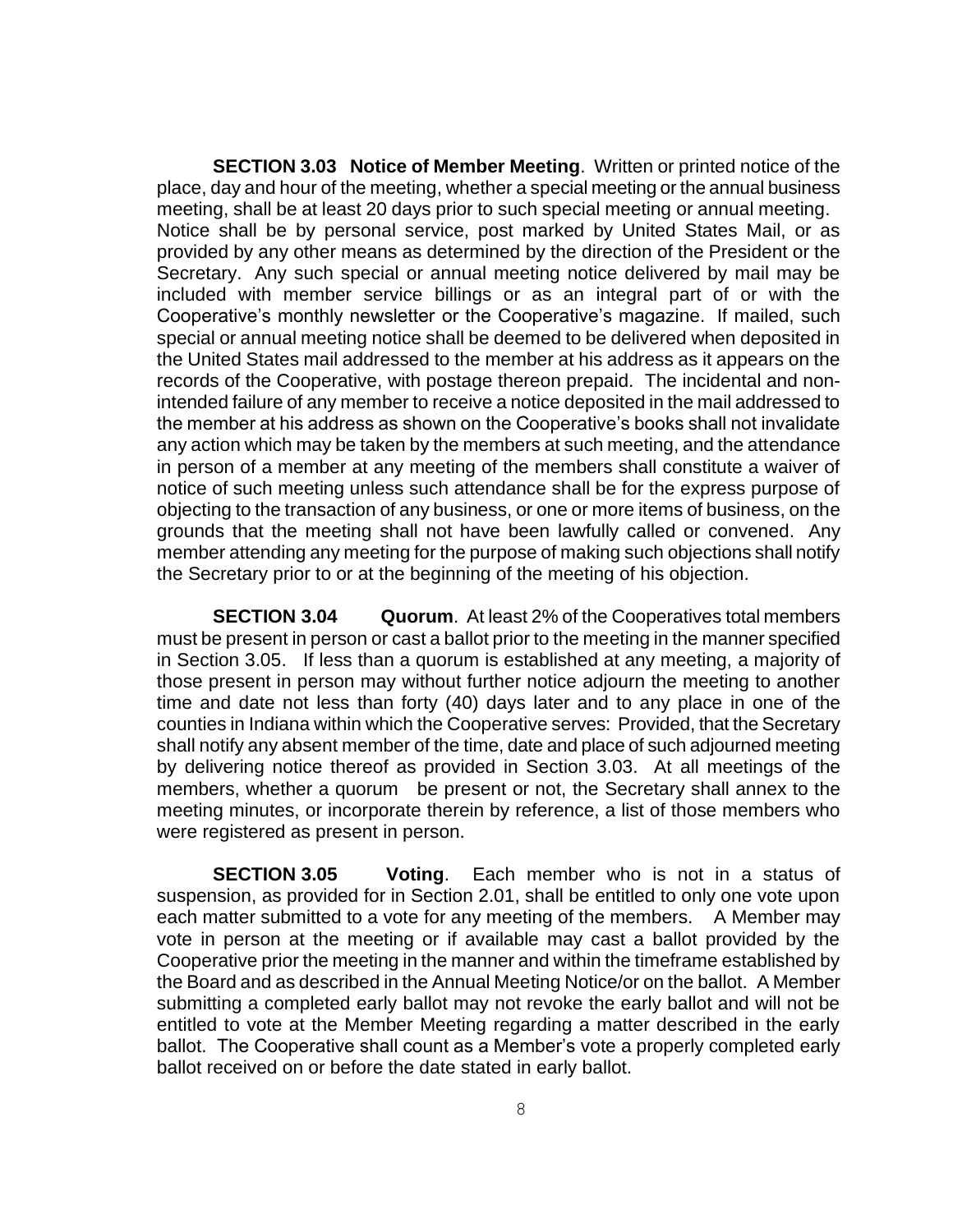Voting by members other than members who are natural persons shall be allowed upon the presentation to the Cooperative, prior to or upon registration at each member meeting, of satisfactory evidence entitling the person presenting the same to vote. Voting by any of the following persons or entities shall be allowed upon the presentation to the Cooperative, prior to or upon registration at each member meeting, of satisfactory evidence entitling the person presenting the same to vote: (a) members other than members who are natural persons; (b) a member's attorney-in-fact pursuant to a valid power of attorney which authorizes such voting either by way of language contained within the power of attorney document, or by reference to a law authorizing same; (c) a member's courtappointed guardian pursuant to an order of a court of competent jurisdiction, or letters of guardianship issued by a court of competent jurisdiction; or (d) a deceased member's personal representative pursuant to letters testamentary issued by a court of competent jurisdiction, or a deceased member's heirs or beneficiaries pursuant to a valid small estate affidavit under the laws of the State of Indiana, or pursuant to an order of a court of competent jurisdiction admitting such decedent's will to probate without administration pursuant to the State of Indiana's small estate administration laws. Any question regarding the validity of any of the above-described voting interests, or the evidence thereof presented, shall be determined exclusively and in the sole discretion of the Credentials and Elections Committee.

At all meetings of the members, all questions shall be decided by a majority of the members voting thereon, except as otherwise provided by law. Members may not cumulate their votes or vote by proxy.

In the event of a tie vote, a second count will be conducted by the Credentials and Election Committee. If the vote is confirmed to be a tie, the winner for that district will be decided by a coin flip conducted by the Credentials and Election Committee Chairperson and witnessed by other committee members.

A Member's failure to receive an early ballot does not affect or invalidate a vote or action taken by other members.

**SECTION 3.06 Credentials and Election Committee**. The Board of Directors shall, by January 5, appoint a Credentials and Election Committee. The Committee shall consist of an uneven number of members not less than nine (9) nor more than eleven (11) who are not existing Cooperative employees, agents, officers, directors or known candidates for director, and who are not close relatives (as hereinafter defined) or members of the same household of existing Cooperative employees, agents, officers, directors or known candidates for director. In appointing the Committee, the Board shall have regard for the equitable representation of the several areas served by the Cooperative. The Committee shall elect its own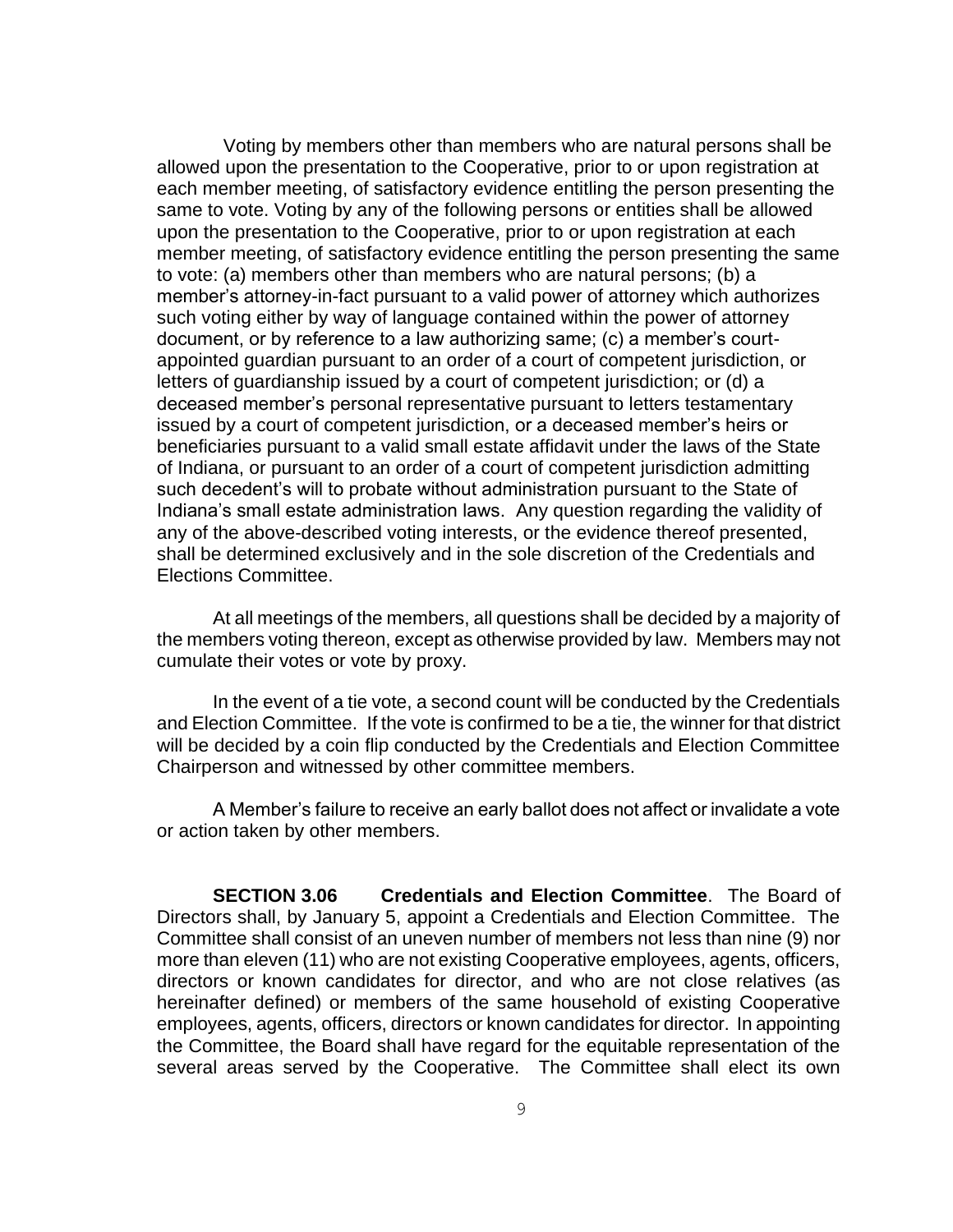chairman and secretary prior to the member meeting. It shall be the responsibility of the Committee to establish or approve the manner of conducting member registration and any ballot or other voting, to pass upon all questions that may arise with respect to the registration of members in person, to count all ballots or other votes cast in any election or in any other matter, to rule upon the effect of any ballots or other vote irregularly or indecisively marked or cast, to rule upon all other questions that may arise relating to member voting and the election of directors (including but not limited to the validity of petitions of nomination or the qualifications of candidates and election of directors), and to pass upon any protest or objection filed with respect to any election or to conduct meetings affecting the results of any election. In the exercise of its responsibility, the Committee shall have available to it the advice of counsel provided by the Cooperative. In the event a protest or objection is filed concerning any election, such protest or objection must be filed during, or within three (3) business days following the adjournment of, the meeting in which the voting is conducted. The Committee shall thereupon be reconvened, upon notice from its chairman, not less than seven (7) days after such protest or objection is filed. The Committee shall hear such evidence as is presented by the protestor(s) or objector(s), who may be heard in person, by counsel, or both, and any opposing evidence; and the Committee, by a vote of a majority of those present and voting, shall, within a reasonable time but not later than thirty (30) days after such hearing, render its decision, the result of which may be to affirm the election, to change the results of which may be affirm the election, to change the outcome thereof, or to set it aside. The Committee's decision (as reflected by a majority of those actually present and voting) on all matters covered by this Section shall be final. The Committee may not affirmatively act on any matter unless a majority of the Committee is present.

**SECTION 3.07 Order of Business**. The order of business of the annual meeting of the members and, insofar as practicable or desirable, at all other meetings of the members shall be essentially as follows:

- (1.) Report on the number of members present in person in order to determine the existence of a quorum;
- (2.) Reading of the notice of the meeting and proof of the due giving thereof, or of the waiver or waivers of notice of the meeting, as the case may be;
- (3.) Reading of unapproved minutes of previous meetings of the members and the taking of necessary action thereon;
- (4.) Presentation and consideration of reports of officers, directors and committees;
- (5.) Election of directors;
- (6.) Unfinished business;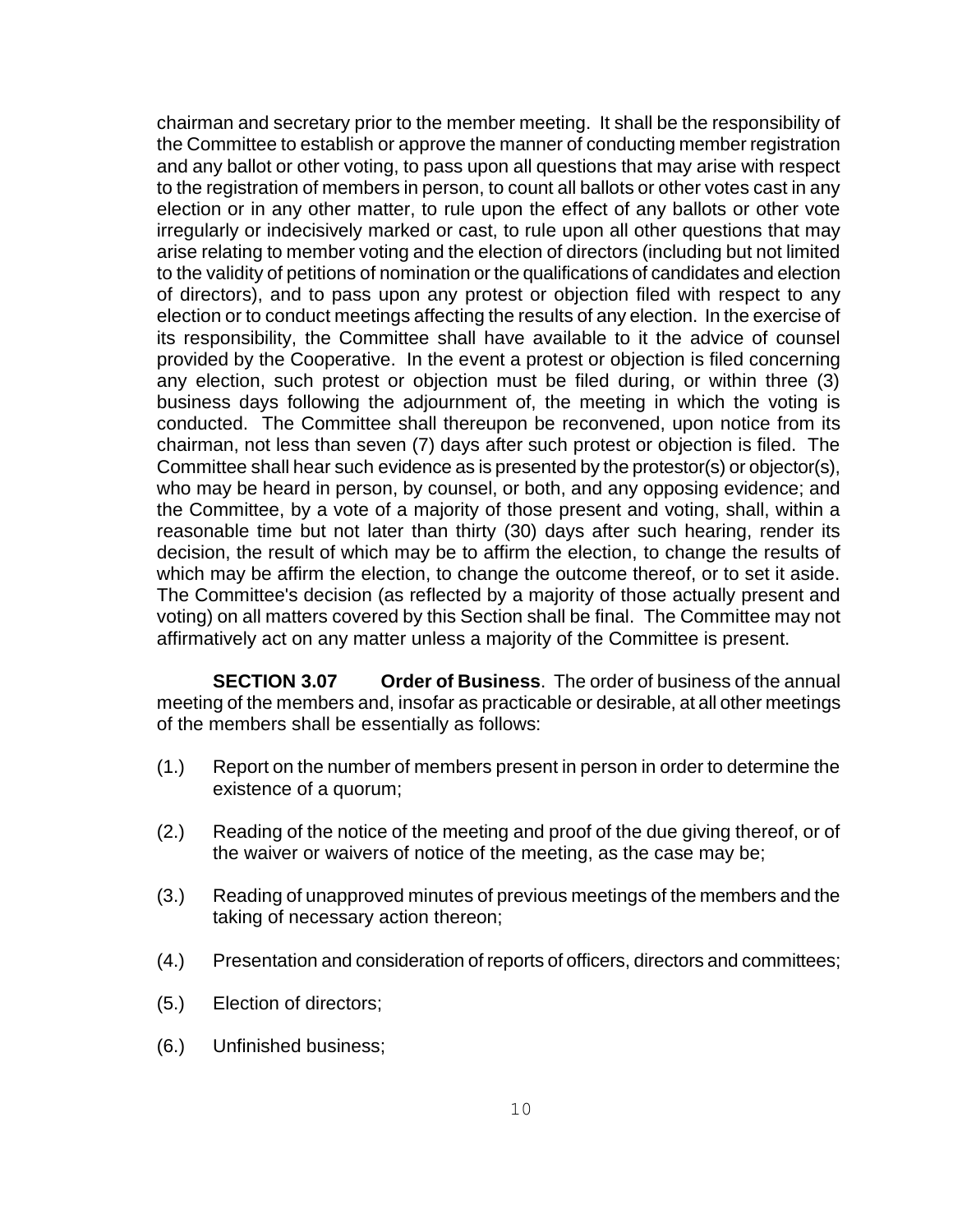### (7.) New business; and

### (8.) Adjournment.

Notwithstanding the foregoing, the Board of Directors or the members themselves may from time to time establish a different order of business for the purpose of assuring the earlier consideration of and action upon any item of business the transaction of which is necessary or desirable in advance of any other item of business: PROVIDED, that no business other than adjournment of the meeting to another time and place may be transacted until and unless the existence of a quorum is first established.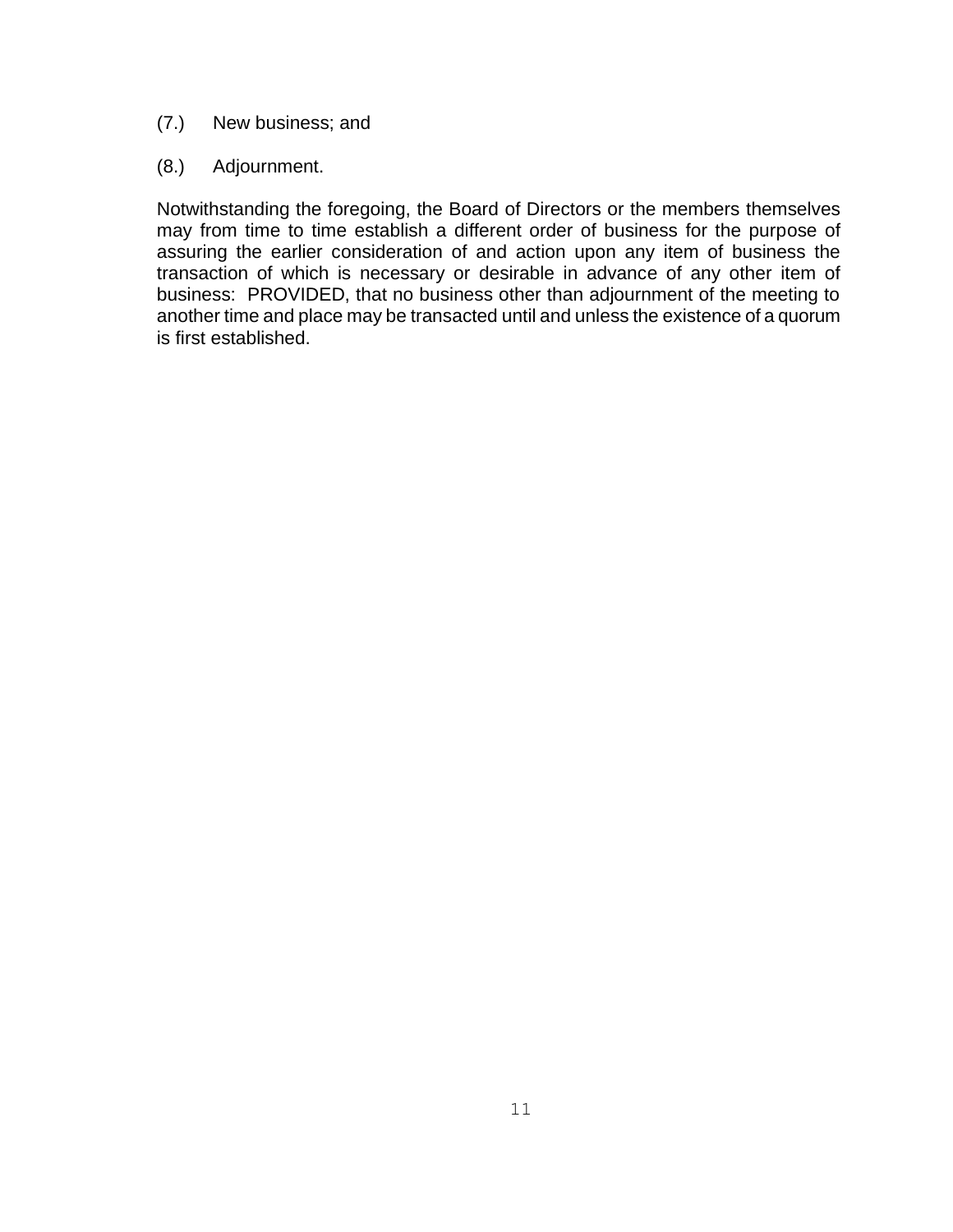### **ARTICLE IV**

#### **DIRECTORS**

**Section 4.01 Number and General Power**. The business and affairs of the Cooperative shall be managed by a Board of nine (9) Directors. The Board shall exercise all the powers of the Cooperative except such as are by law or by the Cooperative's Articles of Incorporation or Bylaws conferred upon or reserved to the members.

**SECTION 4.02 Qualifications.** No person shall be eligible to become or remain a director of the Cooperative who is a close relative of an incumbent director or of an employee of the Cooperative, or is not a member in good standing of the Cooperative and receiving service there from at his primary residential abode: PROVIDED, that the operating or chief executive or any member which is not a natural person, such as a corporation, church, etc., or his designee, and shall, be receiving service from the Cooperative at his primary residential abode, be eligible to become a director, from the Directorate District in which such member is located, if he or such designee (1) is in substantial permanent occupancy, direction or use of the premises served by the Cooperative, and (2) is a permanent and year-round resident within the district represented by his office and served by the Cooperative (3) had been a bona fide resident of the district in which he or she runs for six (6) months prior to his or her election and (4) shall not have been convicted of a felony or any crime involving dishonesty or moral turpitude; BUT PROVIDED FURTHER, that no more than one (1) such person may serve on the Board of Directors at the same time. No person shall be eligible to become or remain a director of, or to hold any other position of trust in the Cooperative who is not at least eighteen (18) years of age, or has not obtained a High School Diploma or General Equivalency Diploma (GED), or is in any way employed by a competing enterprise, or a business selling electric energy; and no person shall take or hold office who simultaneously holds the position of an elected chairperson of any political party. If such elected political party chairperson should be a candidate of a director position, and be so elected to that "directorship", that "elected political party chairperson" would be required to resign such position immediately before that person would be eligible to fill the directorship of the cooperative. No person shall be eligible to be a candidate for director if he or she has been a former employee of Harrison County REMC within the last five (5) years of such candidacy. As outlined in section 3.06, the Credentials and Election Committee shall review the validity and qualifications of each nominee by a date determined by the Credentials and Election Committee. Any nominee who lacks eligibility under this section, shall be notified by the committee chair person, that such nominee will be disqualified, and will not be listed on the ballot of nominees for the cooperative annual meeting election. Nothing contained in this Section shall or shall not be construed to, affect in any manner whatsoever the validity of any action taken at any meeting of the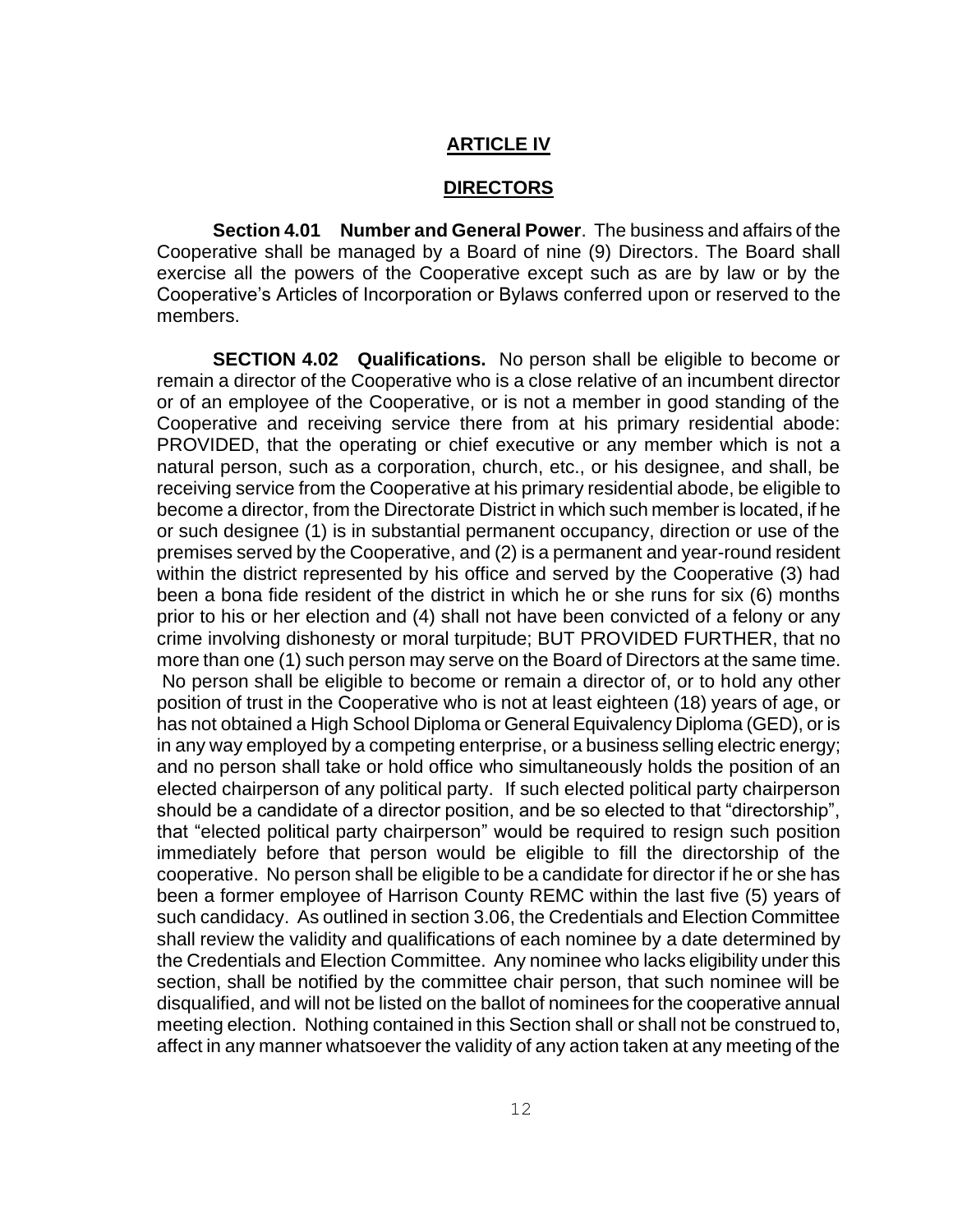Board of Directors, unless such action is taken with respect to a matter which is affected by the provisions of this Section and in which one or more of the directors have an interest adverse to that of the Cooperative.

**SECTION 4.03 Election.** At each annual meeting of the members, directors shall be elected by written ballot by the members and, except as provided in the first provision of Section 4.02 of these Bylaws, from among those members who are natural persons. Directors shall be elected by a plurality of the votes cast: PROVIDED, that, when the number of nominees does not exceed the number of directors to be elected from a particular Directorate District, then written balloting may be dispensed with for that particular election and voting may be conducted in any other proper manner. In the event of any tie vote another ballot vote shall be taken between those candidates who tied.

 **SECTION 4.04 Tenure**. Directors shall be elected for three year terms. At the membership annual meeting each year three different director districts will have an election (Districts 1, 8, and 9 will have elections, followed by Districts 2, 3, and 6, followed by Districts 4, 5, and 7). Upon their election, directors shall, subject to the provisions of these Bylaws with respect to the removal of directors, serve until the annual meeting of the members of the year in which their terms expire or until their successors shall have been elected and shall have qualified. If for any reason an election of directors shall not be held at an annual meeting of the members duly fixed and called pursuant to these Bylaws, such election may be held at an adjournment of such meeting or at a subsequently held special or the next annual meeting of the members. Failure of an election for a given year shall allow the incumbents whose directorships would have been voted on to hold over only until the next member meeting at which a quorum is present.

**SECTION 4.05 Directorate Districts**. The territory served by the Cooperative shall be divided into nine (9) Directorate Districts. Each District shall be represented by one (1) director, and the districts are described as follows:

- **District 1** New Albany and Georgetown Townships in Floyd County.
- **District 2:** Howard, Jackson, and Posey Townships in Washington County. Blue River and Morgan Townships in Harrison County.
- **District 3** Carr and Wood Townships in Clark County. Greenville and Lafayette Township in Floyd County.
- **District 4** Franklin Township in Harrison County. Franklin Township in Floyd County.
- **District 5** Posey and Taylor Townships in Harrison County.
- **District 6** Harrison Township east of State Road 135 as well as the area north of State Road 62 of Harrison Township in Harrison County.
- **District 7** Jackson and Spencer Townships in Harrison County. Jennings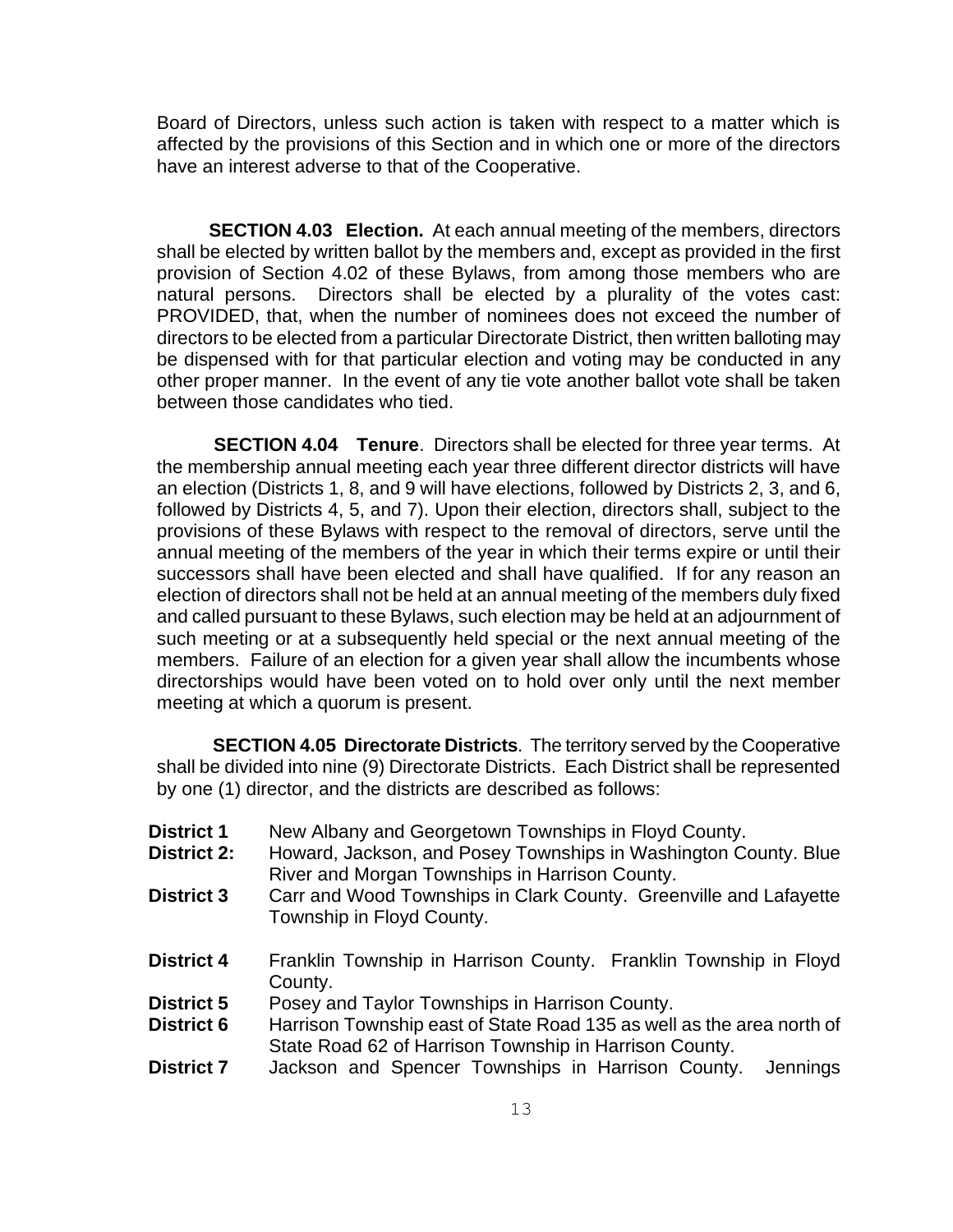Township in Crawford County.

**District 8** Heth and Washington Townships and the area of Harrison township south of State Road 62 and west of State Road 135 in Harrison County. **District 9** Boone and Webster Townships in Harrison County.

Each year the Board of Directors, by August 1 shall review the Districts and, if determining that they shall be altered so as to correct any substantially inequitable factors regarding the residence of members, or the geographic location of Districts, and/or the number of directors to be elected from or with respect to such Districts accordingly, in which event all Districts as so changed shall be notified via the REMC website and the REMC's monthly magazine, or if needed, by direct mail. After such notice, these Bylaws shall have been effectively amended accordingly: PROVIDED, that no such change shall be so effectuated by the Board as to compel the vacancy of any director's office prior to the time such director's term would normally expire unless such director consents thereto in writing.

**SECTION 4.06**. **Nominations.** Nominations of the Board of Directors shall be made by petition as set out in this section.

- (a) The petition shall be signed by no less than 20 members of the Cooperative. There shall be no requirement that the members live within the district from which the nominee is being selected to run. For the purpose of the signature on a petition, a husband and wife shall be deemed one member. In lieu of a petition, incumbent board members may file a written notice at the office of the Cooperative. Member petition signatures, nomination forms, and incumbent candidacy notice forms must be received by the Cooperative by January 20<sup>th</sup> prior to the annual meeting of the members of the Cooperative. There may be more than one petition for each nominee provided that the combined petitions contain the total number of required signatures.
- (b) The Board of Directors shall approve a form of petition consistent with the terms of this section, and the petition shall be available at the office of the Cooperative.
- (c) No later than November  $10<sup>th</sup>$  prior to the annual meeting all members shall be given notice by mail informing them of (i) the district or districts from which a Director is to be elected; and (ii) the method by which nominations may be made. This notice may be sent out in the monthly newsletter of the Cooperative.
- (d) Petitions may be filed at the office of the Cooperative beginning December 1st prior to the annual meeting of the members of the Cooperative. No nominations shall be accepted from the floor at the annual meeting nor will be accepted after January 20<sup>th</sup> prior to the annual meeting.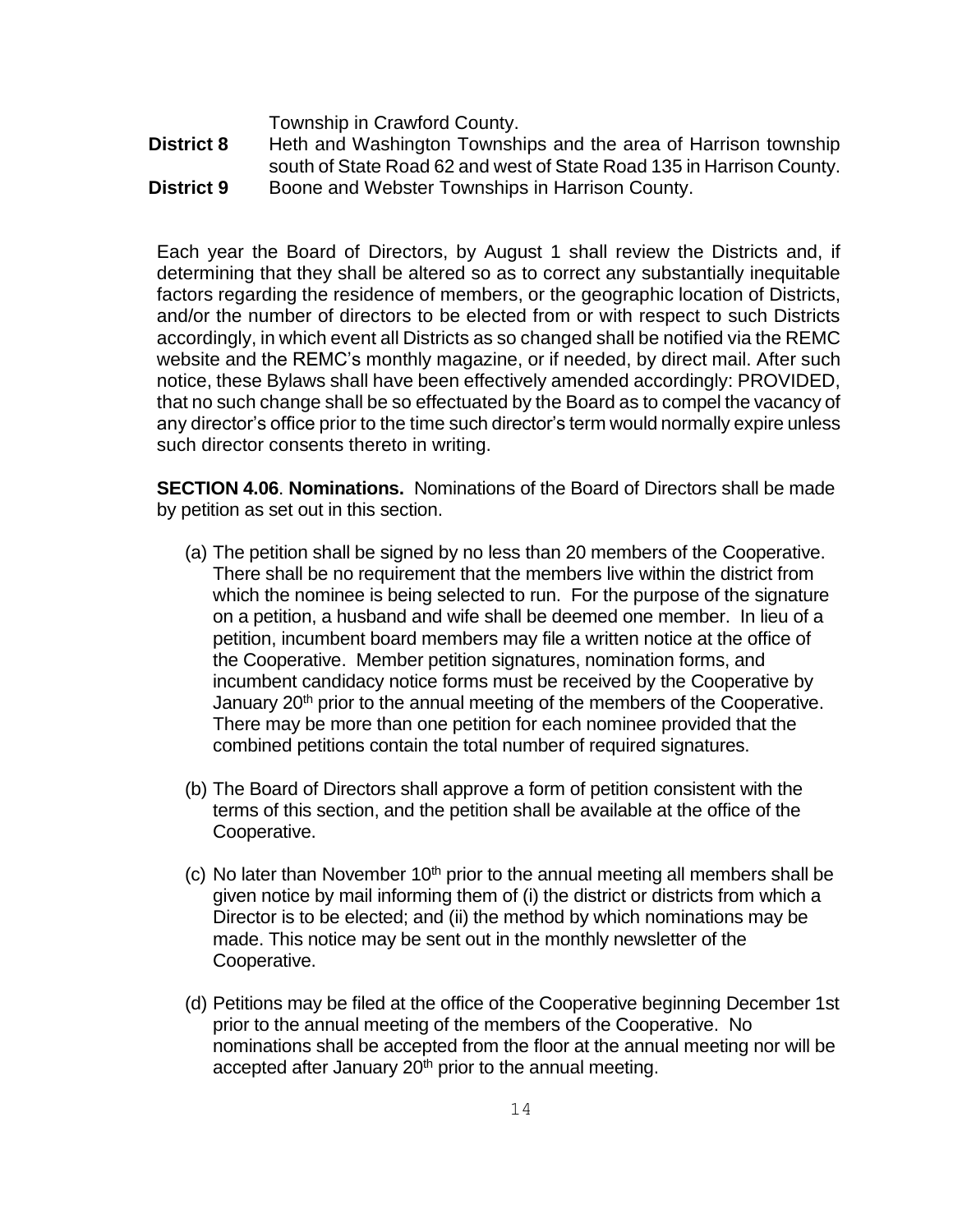- (e) Upon receipt of a timely filed petition, the Credentials and Election Committee (section 3.06) shall review the same and determine whether the petition contains the required number of qualified member's signatures and determine if the candidate meets the qualifications as outlined in section 4.02.
- (f) In the event that no qualifying petitions are filed or the nominated Director is not elected, the Board of Directors shall declare a vacancy in the position of Director for that district at its first meeting after the annual meeting. During such meeting the Board of Directors shall appoint a Director to fill that vacancy for the remainder of said three-year term. The Director so appointed must reside in the district for which he or she is being appointed.
- $(g)$  The Cooperative shall mail to each member prior to the Annual Meeting a statement of the number of Directors to be elected and showing separately the incumbent Directors and qualified nominations made by petition by the date listed in Section 3:03. The nominee statement of names may be sent to members by either, listing the names in the REMC newsletter/magazine, listing the names in the Annual Meeting notices, or listing the names on the member's electric bill. Notwithstanding the provisions contained in this Section, failure to comply with any of such provisions shall not affect in any manner whatsoever the validity of any action taken by the Board of Directors after the election of Directors

**SECTION 4.07 Voting for Directors; Validity of Board Action.** In the election of directors, each member shall be entitled to cast the number of votes (but not cumulatively) which corresponds to the total number of directors to be elected, but no member may vote for more nominees than the number of directors that are to be elected from or with respect to any particular Directorate District. Ballots marked in violation of the foregoing restriction with respect to one or more Directorate Districts shall be invalid and shall not be counted with respect to such District or Districts. Notwithstanding the provisions contained in this section, failure to comply with any of such provisions shall not affect in any manner whatsoever the validity of any action taken by the Board of Directors after the election of Directors.

 **SECTION 4.08 Removal of Directors by Members or Board of Directors.** Any member may bring one or more charges for cause against any one or more directors and may request the removal of such director(s) by reason thereof by filing with the Secretary such charge(s) in writing together with a petition signed by not less than five (5%) percent of the total membership of the Cooperative, which petition calls for a special member meeting, the stated purpose of which shall be to hear and act on such charges and, if one or more directors are called, to elect their successor(s) and specifies the place, time and date thereof not less than forty (40) days after filing of such petition, or which requests that the matter be acted upon at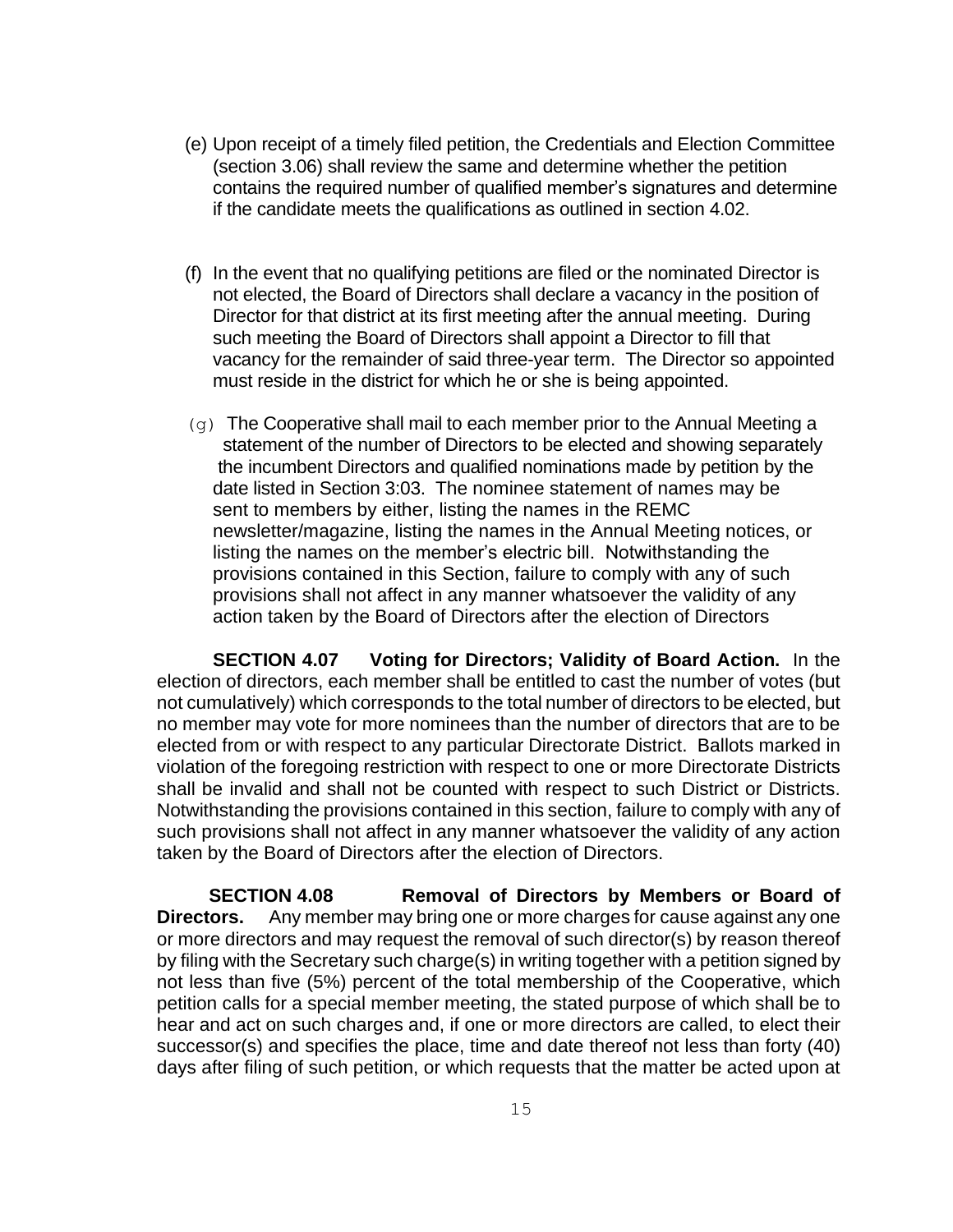the subsequent annual member meeting if such meeting will be held no sooner than forty (40) days after the filing ofsuch petition. Each page of the petition shall, in the forepart thereof, state the name(s) and address(es) of the member(s) filing such charge(s), a verbatim statement of such charge(s) and the name(s) of the director(s) against whom such charge(s) is (are) being made. The petition shall be signed by each member in the same name as he or she is billed by the Cooperative and shall state the signatory's address as the same appears on such billings. Notice of such charge(s) verbatim, of the director(s) against whom the charge(s) have been made, of the member(s) filing the charge(s) and the purpose of the meeting shall be contained in the notice of the meeting, or separately noticed to the members not less than ten (10) days prior to the member meeting at which the matter will be acted upon: PROVIDED, that the notice shall set forth only twenty (20) of the names (in alphabetical order) of the members filing one or more charges if twenty (20) or more members file the same charge(s) against the same director(s). Such director(s) shall be informed in writing of the charges after they have been validly filed and at least twenty (20) days prior to the meeting of the members at which the charge(s) are to be considered, and shall have an opportunity at the meeting to be heard in person, by witnesses, by counsel or any combination of such, and to present evidence in respect of the charge(s); and the person(s) bringing the charge(s) shall have the same opportunity, but must be heard first. The question of the removal of director(s) shall, separately for each if more than one has been charged, be considered and voted upon at such meeting, and any vacancy created by such removal shall be filled by vote of the members at such meeting without compliance with the foregoing provisions with respect to nominations, except that nominations shall be made from the floor: PROVIDED, that the question of the removal of a director shall not be voted upon at all unless some evidence in support of the charge(s) against him or her shall have been presented during the meeting through oral statements, documents or otherwise. Provided further that the exercise of judgment shall not be grounds for removal. A newly elected director shall be from or with respect to the same Directorate District as was the director whose office he or she succeeds and shall serve the unexpired portion of the director's term. The term "for cause" as used in this section is defined as being malfeasance in office, that is, the commission of an act which is unlawful or which interrupts or interferes with the performance of official duties.

Any member of the Board of Directors may bring a charge which may serve as the basis for removal of one or more Directors and may request the removal of the Director by filing with the Chairman of the Board a written request for removal that would identify the reason for removal. Upon receipt of the written request for removal, the Chairman shall call for a special meeting giving at least 30 days written notice to all Board members. The Chairman shall also provide all Board members with copies of the received information. At the meeting, the affected Director shall be provided an opportunity to address the charges and the Board of Directors. After receiving information from the affected Director, the Board shall vote to determine whether or not to remove the Director with seven (7) Board Members needing to vote in the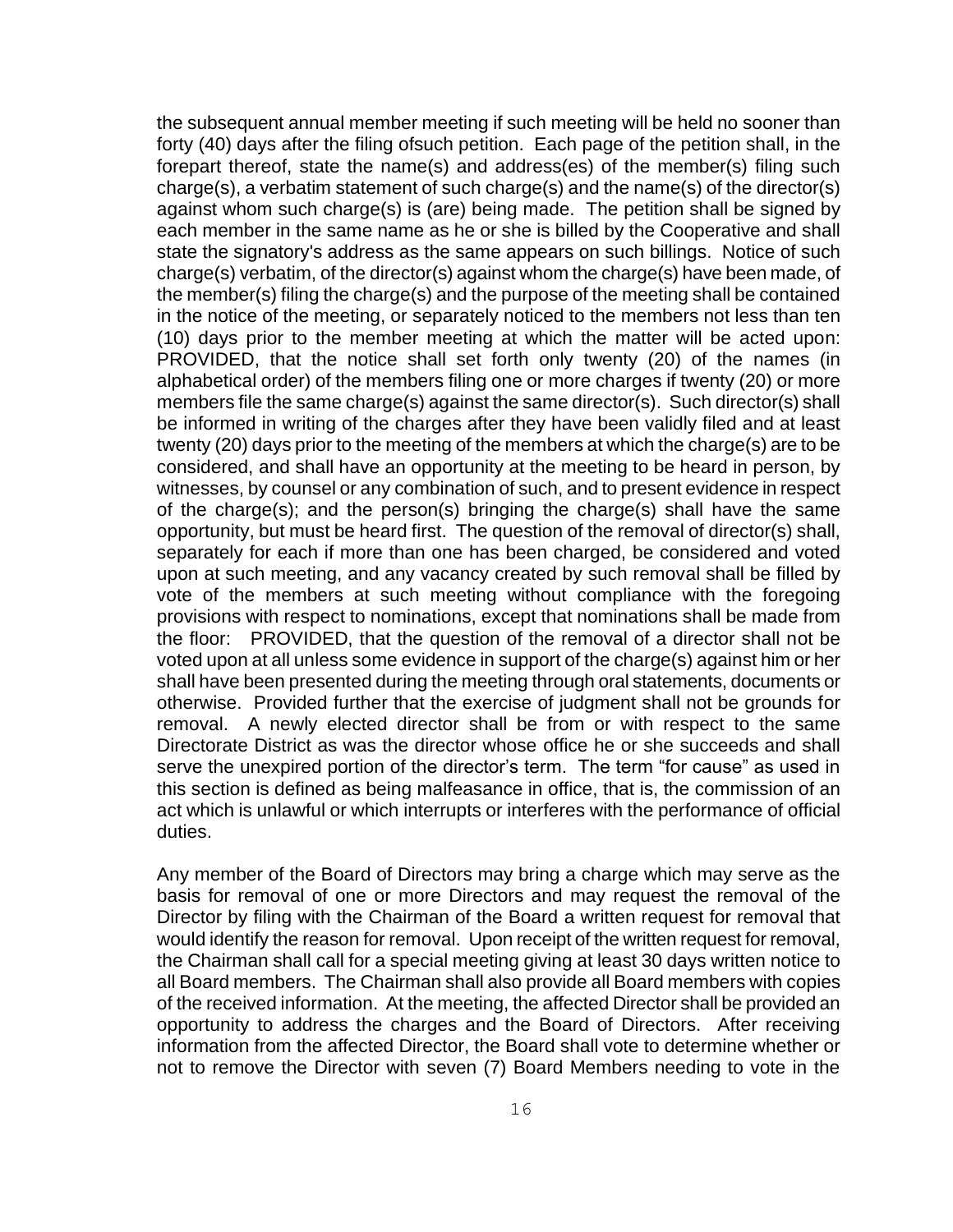affirmative to remove the Director.

**SECTION 4.09 Vacancies.** Subject to the provision of these By-laws with respect to the filling of vacancies caused by the removal of directors by the members, or for any other reason, a vacancy occurring on the Board of Directors shall not be filled by the Board of Directors, but instead shall be filled by the election of a Board member by the membership at the next Director election unless the Board of Directors determine that the filling of the vacancy by the Board of Directors is necessary for the proper and continued operation of the Board of Directors. Upon a determination that the filling of the vacancy is necessary, then the Board of Directors shall fill the vacancy. A director thus elected, or appointed, shall serve out the unexpired term of the director whose office was originally vacated and until a successor is elected and qualified: PROVIDED, that such a director shall be from or with respect to the same Directorate District as was the director whose office was vacated.

**SECTION 4.10 Compensation:** Directors shall, as determined by resolution of the Board of Directors, receive monthly remuneration for the performance of their governance duties. Such remuneration shall be established in an amount of which a predetermined amount shall be subject to monthly board meeting attendance with the balance payable monthly for the performance of routine board-member duties. There shall be no other fees paid without prior approval of the Board of Directors. No director shall receive compensation for serving the Cooperative in any other capacity, nor shall any close relative of a director receive compensation for serving the Cooperative, unless the payment and amount of such compensation shall be authorized by the Board of Directors upon their certification of such as an emergency measure: PROVIDED, that a director who is also an officer of the board, and who as such officer performs regular or periodic duties of a substantial nature for the Cooperative in its fiscal affairs, may be compensated in such amount as shall be fixed and authorized in advance of such service by the Board of Directors.

Expenses: Directors shall also receive reimbursement of travel expenses actually, necessarily, and reasonably incurred, when attending meetings and performing director duties. All such expenses shall be authorized or approved by the Board of Directors.

**SECTION 4.11 Rules, Regulations, Rate Schedules and Contracts**. The Board of Directors shall have power to make, adopt, amend, abolish and promulgate such rules, regulations, rate schedules, contracts, security deposits and any other types of deposits, payments or charge, including contributions in aid of construction, not inconsistent with law or the Cooperative's Articles of Incorporation or Bylaws, as it may deem advisable for the management, administration and regulation of the business and affairs of the Cooperative.

**SECTION 4.12 Accounting System and Reports**. The Board of Directors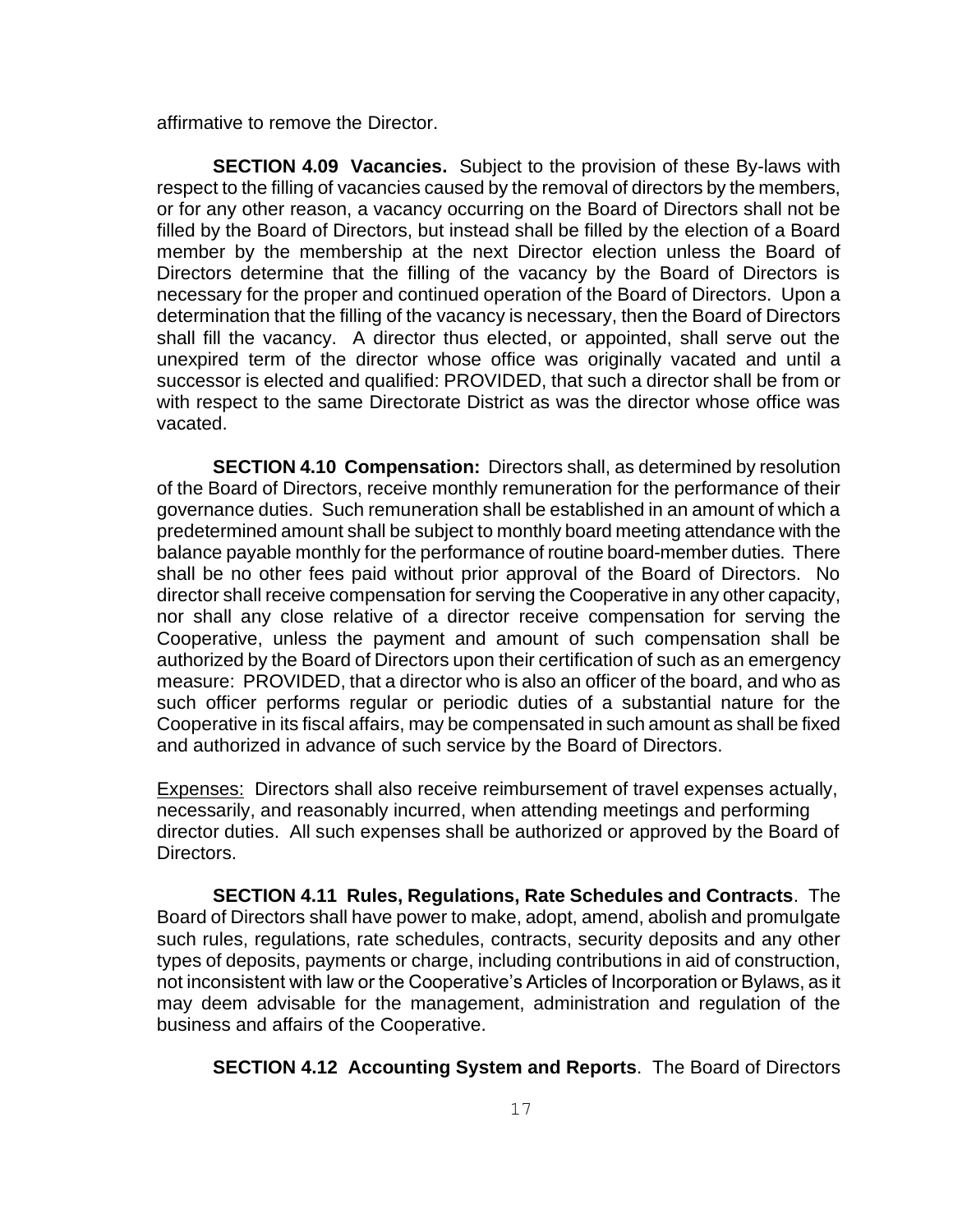shall cause to be established and maintained a complete accounting system of the Cooperative's financial operation and condition, and shall, after the close of each fiscal year, cause to be made a full, complete and independent audit of the Cooperative's accounts, books and records reflecting financial operations during, and financial condition as of the end of, such year. A full and accurate summary of such audit reports shall be submitted to the members at or prior to the succeeding annual meeting of the members. The Board may authorize special audits, complete or partial, at any time and for any specified period of time.

**SECTION 4.13 Subscription to Cooperative's Newsletter; Subscription to Statewide Publication**. For the purpose of disseminating information devoted to the economical, effective and conservative use of electric energy, the Board of Directors shall be empowered, on behalf of and for circulation to the members periodically, to subscribe to the Statewide publication, "Electric Consumer" the annual subscription price for which shall be deducted from any funds accruing in favor of such members, so as to reduce such funds in the same manner as would any other expense of the Cooperative.

**SECTION 4.14 "Close Relative" Defined**. As used in these Bylaws, " Close relative means as a person who by blood or by marriage, including step and adoptive kin, is either a spouse, child, grandchild, parent, grandparent, brother, sister, of an employee or director, or is the blood related aunt, uncle, nephew or niece of the employee or director. This definition is not intended to include an aunt, uncle, niece or nephew that is related only by marriage.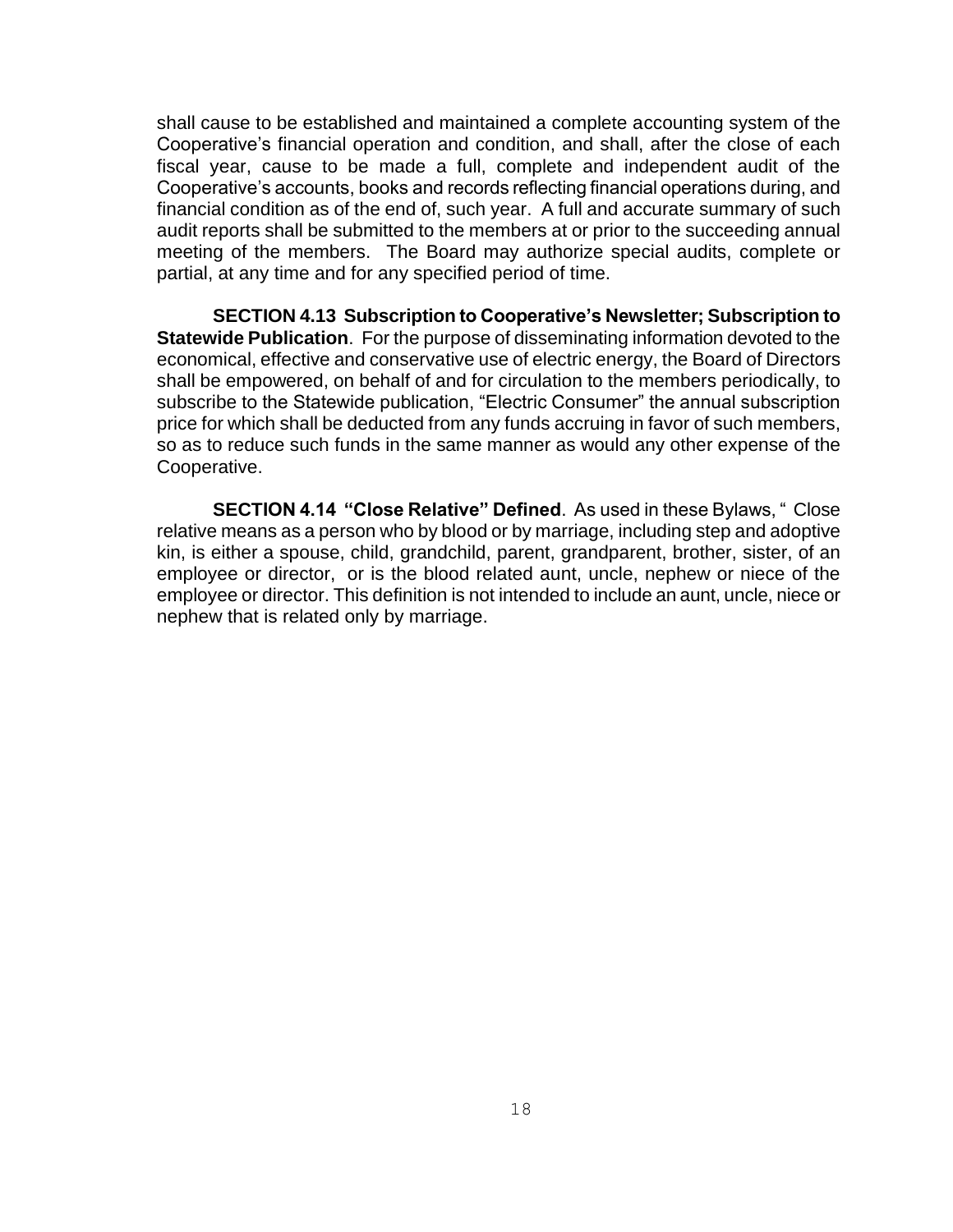# **ARTICLE V**

### **MEETING OF DIRECTORS**

**SECTION 5.01** Regular Meeting. A regular meeting of the Board of Directors shall be held, without notice, immediately after the adjournment of the annual meeting of the members, or as soon thereafter as conveniently may be, at such site as designated by the Board in advance of the annual member meeting. A regular meeting of the Board of Directors shall also be held monthly at such date, time and place in one of the counties in Indiana within which the Cooperative serves as the Board shall provide by resolution. Such regular monthly meeting may be held without notice other than such resolution fixing the date, time and place thereof, except when business to be transacted thereat shall require special notice: PROVIDED, that any director absent from any meeting of the Board at which such a resolution initially determines or makes any change in the date, time or place of a regular meeting shall be entitled to receive written notice of such determination or change at least five (5) days prior to the next meeting of the Board; AND PROVIDED FURTHER, that, if a policy therefore is established by the Board, the President may change the date, time and place of a regular monthly meeting for good cause and upon not less than five (5) days' notice thereof to all directors.

**SECTION 5.02 Special Meetings**. Special meetings of the Board of Directors may be called by Board resolution, the President, or by any three (3) directors, and it shall thereupon be the duty of the Secretary to cause notice of such meeting to be given as herein after provided in Section 5.03. The Board, the President, or the directors calling the meeting shall fix the date, time and place for the meeting, which shall be held in one of the counties in Indiana within which the Cooperative serves, unless all directors consent to its being held in some other place in Indiana or elsewhere. Special meetings, upon proper notice as otherwise provided herein, may also to be held via telephone conference call, without regard to the actual location of the directors at the time of such telephone conference meeting, if all the directors consent thereto.

**SECTION 5.03 Notice of Directors Meetings**. Written notice of the date, time, place (or telephone conference call) and purpose or purposes of any special meeting of the Board and, when the business to be transacted thereat shall require such, of any regular meeting of the Board shall be delivered to each director not less than five (5) days prior thereto, either personally or by mail, by or at the direction of the Secretary or, upon a default in this duty by the Secretary, by him or those calling it in the case of a special meeting or by any director in the case of a meeting whose date, time and place have already been fixed by the Board resolution. If mailed, such notice shall be deemed to be delivered when deposited in the United States mail,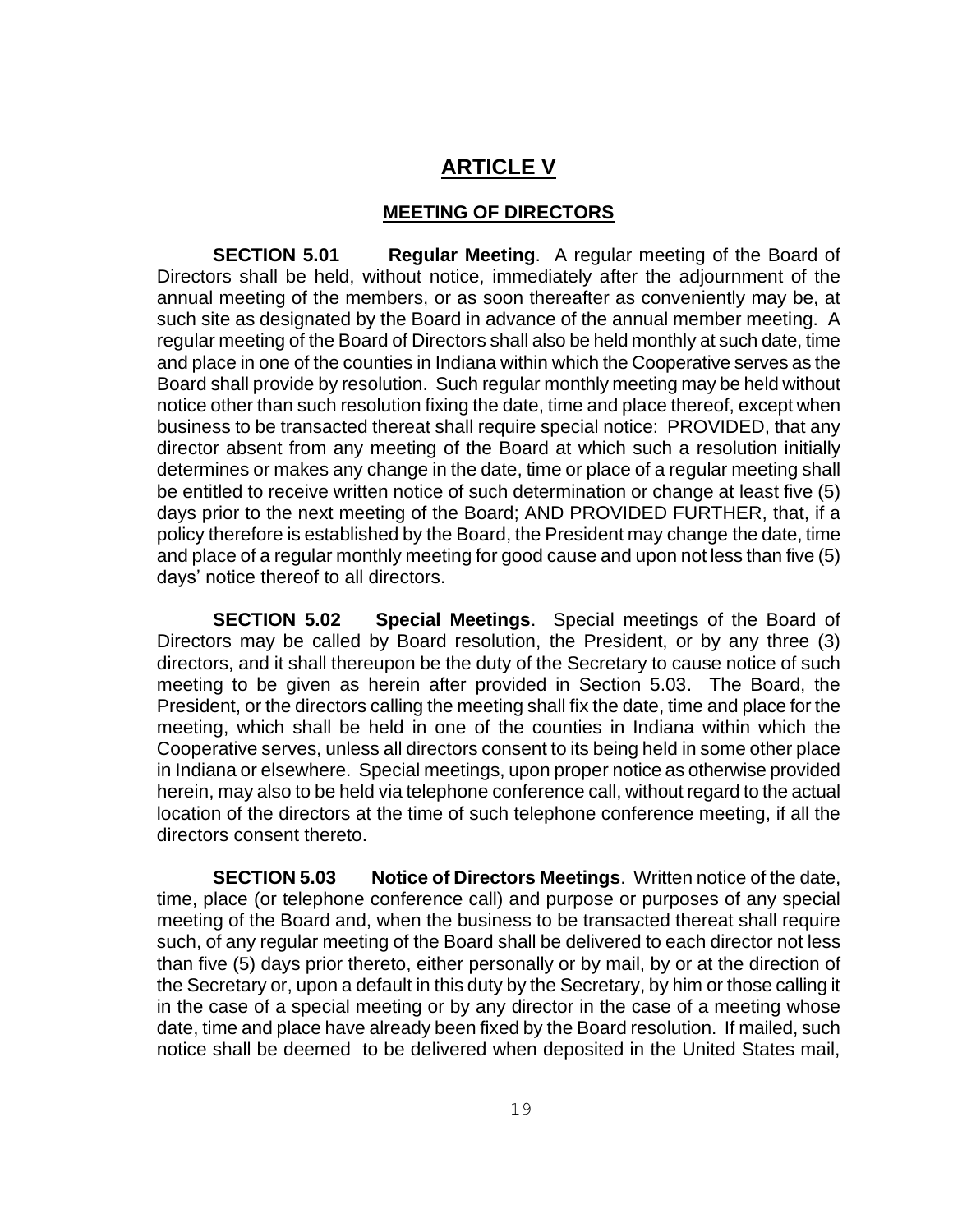addressed to the director at his address as it appears on the records of the Cooperative, with first class postage thereon prepaid, and postmarked at least five (5) days prior to the meeting date. The attendance of a director at any meeting of the Board shall constitute a waiver of notice such meeting unless such attendance shall be for the express purpose of objecting to the transaction of any business, or of one or more items of business, on the ground that the meeting shall not have been lawfully called or convened.

**SECTION 5.04** Quorum. The presence in person or by electronic means, of a majority of the directors in office shall be required for the transaction of business and the affirmative votes of a majority of the directors present and voting shall be required for any action to be taken: PROVIDED, that a director who by law or these Bylaws is disqualified from voting on a particular matter shall not, with respect to consideration of and action upon that matter, be counted in determining the number of directors in office or present; AND PROVIDED FURTHER, that, if less than a quorum be present at a meeting, a majority of the directors present may adjourn the meeting from time to time, but shall cause directors to be duly and timely notified of the date, time and place of such adjourned meeting.

### **ARTICLE VI**

#### **OFFICERS; MISCELLANEOUS**

**SECTION 6.01** Number and Title. The officers of the Cooperative shall be President, Vice-President, Secretary and Treasurer, and such other officers as may from time to time be determined by the Board of Directors. The offices of Secretary and Treasurer may be held by the same person.

**SECTION 6.02 Election and Term of Office**. The four officers named in Section 6.01 shall be elected by **a method determined by the Board of Directors** annually and without prior nomination, by and from the Board of Directors at the first meeting of the Board held after the annual meeting of the members. If the election of such officers shall not be held at such meeting, it shall be held as soon thereafter as conveniently may be. Each such officer shall hold office until the meeting of the Board first held after the next succeeding annual meeting of the members or until his successor shall have been duly elected and shall have qualified, subject to the provisions of the Bylaws with respect to the removal of directors and to the removal of officers by the Board of Directors. Any other officers may be elected by the Board from among such persons, and with such title, tenure, responsibilities and authorities, as the Board of Directors may from time to time deem advisable. Notwithstanding any other provision, in order to be eligible for President, a Board member must have served as a Director for at least 3 years. If there are no Directors who have served at least 3 years, then any Board member would then be eligible to serve as President.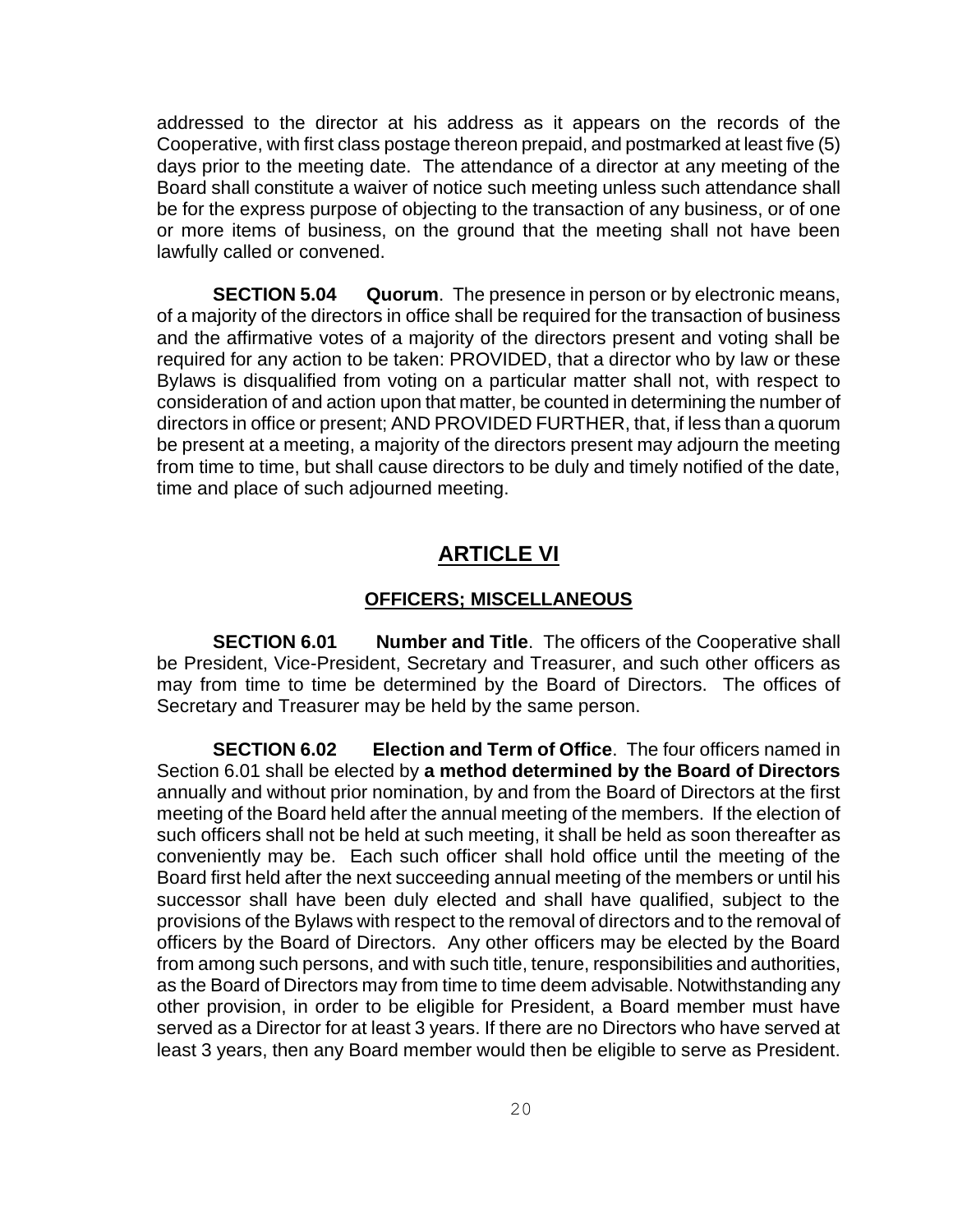**SECTION 6.03 Removal**. Any officer, agent or employee elected or appointed by the Board of Directors may be removed by the Board whenever in its judgment the best interest of the Cooperative will thereby be served.

**SECTION 6.04 Vacancies**. A vacancy in any office elected or appointed by the Board of Directors shall be filled by the Board for the unexpired portion of the term.

### **SECTION 6.05 President**. The President shall -

- (a) be the principal executive officer of the Cooperative and shall preside at all meetings of the Board of Directors, and, unless determined otherwise by the Board of Directors, at all meetings of the members;
- (b) sign, with the Secretary, any deeds, mortgages, deeds of trust, notes, bonds, contracts or other instruments authorized by the Board of Directors to be executed, except in cases in which the signing and execution thereof shall be expressly delegated by the Board of Directors or by these Bylaws to some other officer or agent of the Cooperative, or shall be required by law to be otherwise signed or executed; and
- (c) in general, perform all duties incident to the office of President and such other duties as may be prescribed by the Board of Directors from time to time.

**SECTION 6.06** Vice President. In the absence of the President, or in the event of his inability to act, the Vice President shall perform the duties of the President, and, when so acting, shall have all the power of and be subject to all restrictions upon the President; and shall perform such other duties as from time to time may be assigned to him by the Board of Directors.

### **SECTION 6.07** Secretary. The Secretary shall –

- (a) keep, or cause to be kept, the minutes of meetings of the members and of the Board of Directors in one or more books provided for that purpose.
- (b) see that all notices are duly given in accordance with these Bylaws or as required by law;
- (c) be custodian of the corporate records and of the seal of the Cooperative and see that the seal of the Cooperative is affixed to all documents the execution of which, on behalf of the Cooperative under its seal, is duly authorized in accordance with the provisions of these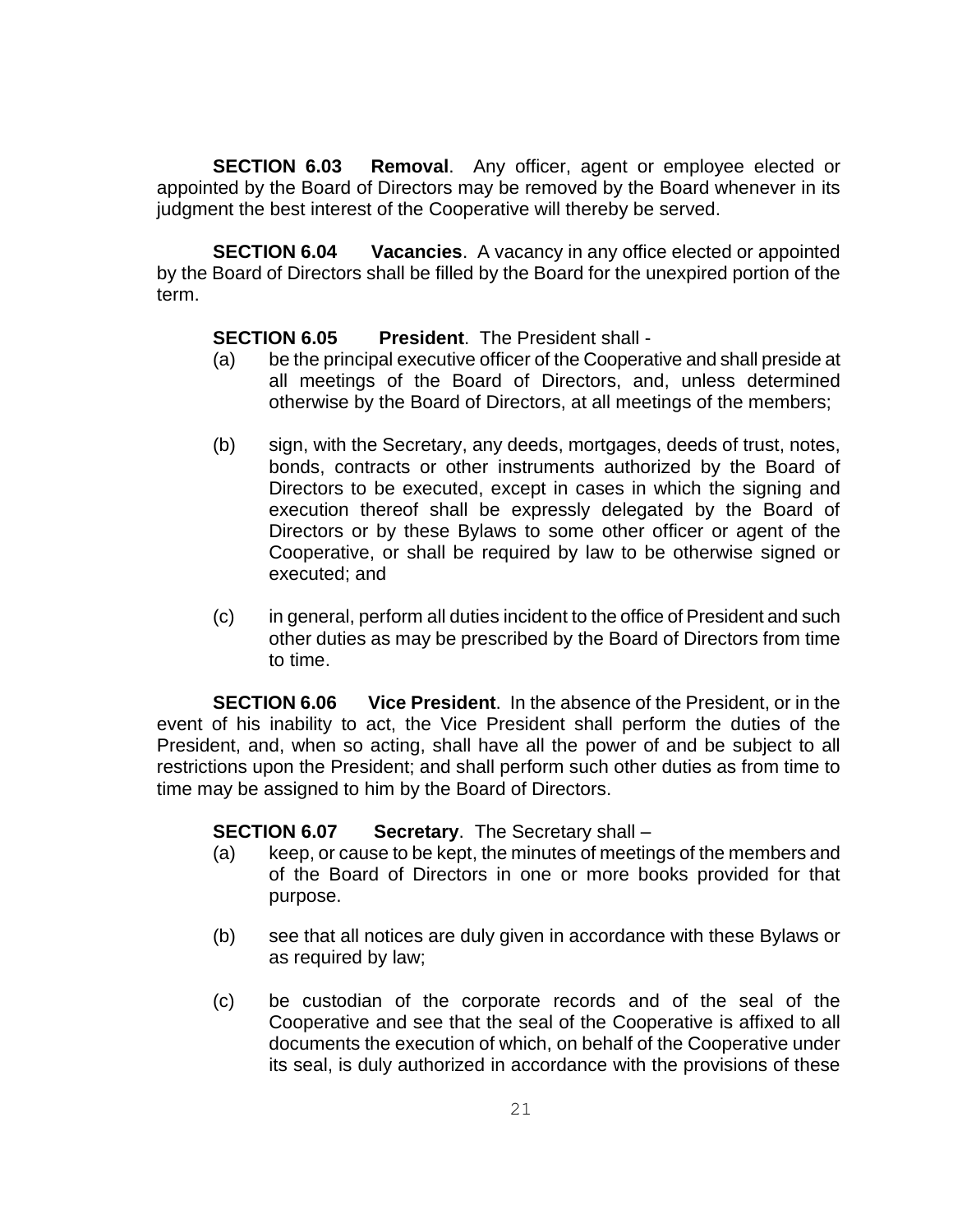Bylaws or is required by law;

- (d) keep, or cause to be kept, a register of the names and post office address of each member, which shall be furnished to the Cooperative by each member;
- (e) sign, with the President, any documents or instruments which shall have been authorized by resolution of the Board of Directors;
- (f) have general charge of the books of the Cooperative in which a record of the members is kept;
- (g) keep on file at all times a complete copy of the Cooperative's Articles of Incorporation and Bylaws, together with all amendments thereto, which copies shall always be open to the inspection of any member, and, at the expense of the Cooperative, furnish a copy of such documents and of all amendments thereto upon request to any member; and
- (h) in general, perform all duties incident to the office of the Secretary and such other duties as from time to time may be assigned to him by the Board of Directors.

### **SECTION 6.08 Treasurer**. The Treasurer shall –

- (a) have charge and custody of and be responsible for all funds and securities of the Cooperative;
- (b) receive and give receipts for monies due and payable to the Cooperative from any source whatsoever, and deposit or invest all such monies in the name of the Cooperative in such bank or banks or in such financial institutions or securities as shall be selected in accordance with the provisions of these Bylaws; and
- (c) in general perform all the duties incident to the office of Treasurer and such other duties as from time to time may be assigned to him by the Board of Directors.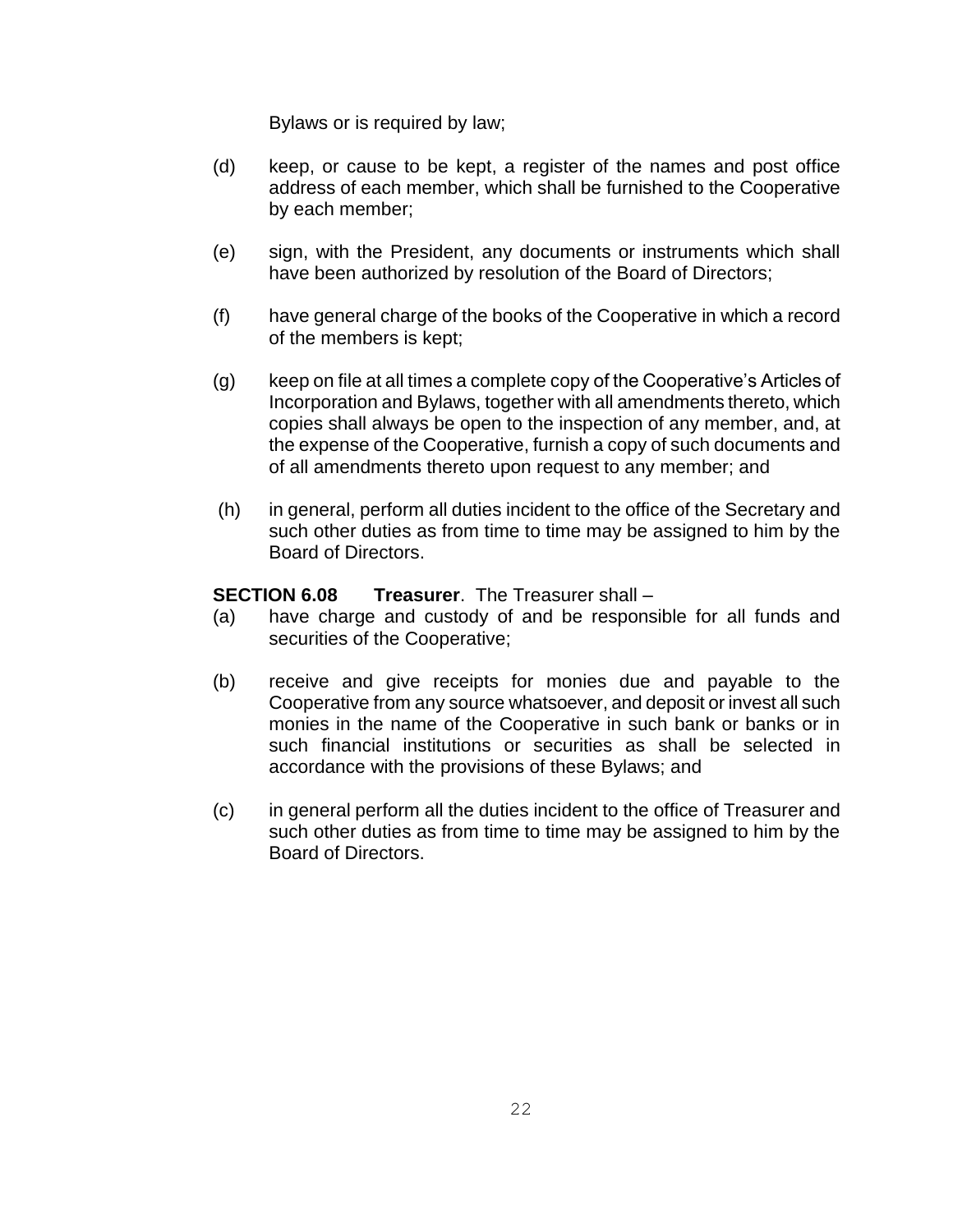**SECTION 6.09 Delegation of Secretary's and Treasurer's Responsibilities**. Notwithstanding the duties, responsibilities and authorities of the Secretary and of the Treasurer hereinbefore provided in Section 6.07 and 6.08, the Board of Directors by resolution may, except as otherwise limited by law, delegate, wholly or in part, the responsibilities sand authority for, and the regular or routing administration of, one or more of each such officer's such duties to one or more agents, other officers or employees of the Cooperative who are not directors. To the extent that the Board does so delegate with respect to any such officer, that officer as such shall be released form such duties, responsibilities and authorities.

**SECTION 6.10 General Manager; Executive Vice President; Chief Executive Officer**. The Board of Directors may appoint a General Manager, who may be, but who shall not be required to be, a member of the Cooperative, and who also may be designated Executive Vice President or Chief Executive Officer. Such officer shall perform such duties as the Board of Directors may from time to time require and shall have such authority as the Board of Directors may from time to time vest in him.

**SECTION 6.11 Bonds**. The Board of Directors shall require the Treasurer and any other officer, agent or employee of the Cooperative charged with responsibility for the custody of its funds or property to give bond in such sum and with such surety as the Board of Directors shall determine. The Board of Directors in its discretion may also require any other officer, agent or employee of the Cooperative to give bond in such amount and with such surety as it shall determine. The costs of all such bonds shall be borne by the Cooperative.

**SECTION 6.12 Compensation; Indemnification**. The compensation, if any, of any officer, agent or employee who is also a director or close relative of a director shall be determined as provided in Section 4.10 of these Bylaws, and the powers, duties and compensation of any other officers, agents and employees shall be fixed or a plan therefore approved by the Board of Directors. The Cooperative shall indemnify directors, officers, including the General Manager (and/or, if so titled, the Executive Vice President or Chief Executive Officer), agents and employees against liability to the extent that their acts or omissions constituting the grounds for alleged liability were performed in their official capacity and, if actionable at all, were based upon good faith business judgements in the belief the acts or omissions were in the best interest of the Cooperative or were not against the best interest of the Cooperative. The Cooperative may purchase insurance to cover such indemnifications.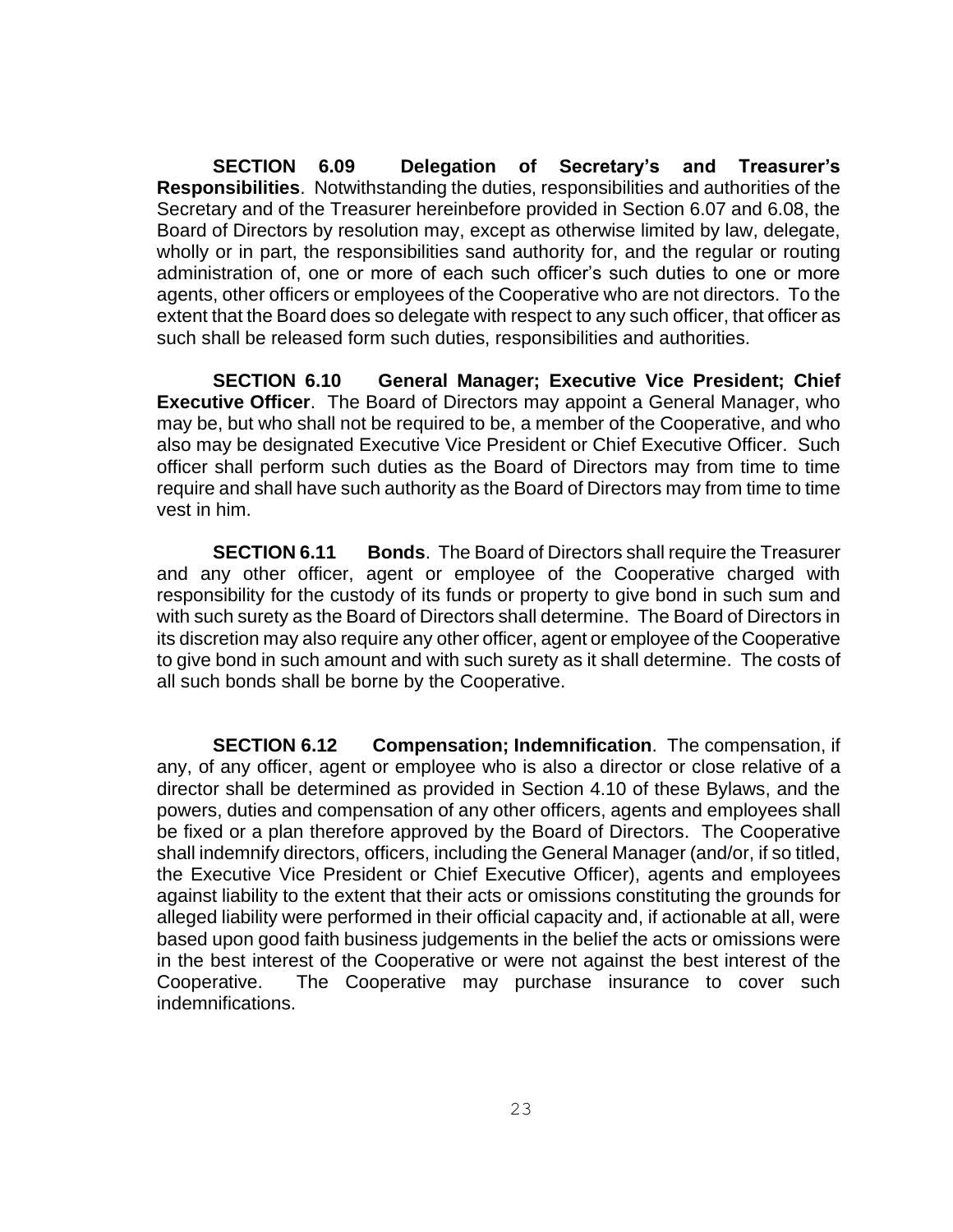**SECTION 6.13 Reports**. The officers of the Cooperative shall submit at each annual meeting of the members reports covering the business of the Cooperative for the previous fiscal year and showing the condition of the Cooperative at the close of such fiscal year.

# **ARTICLE VII**

### **CONTRACTS, CHECKS AND DEPOSITS**

**SECTION 7.01 Contracts**. Except as otherwise provided by law or these Bylaws, the Board of Directors may authorize any Cooperative officer, agent or employee to enter into any contract or execute and deliver any instrument in the name and on behalf of the Cooperative, and such authority may be general or confined to specific instances.

**SECTION 7.02 Checks, Drafts, etc**. All checks, drafts or other orders for the payment of money, and all notices, bonds or other evidences of indebtedness, issued in the name of the Cooperative, shall be signed or countersigned by such officer, agent or employee of the Cooperative and in such manner as shall from time to time be determined by resolution of the Board of Directors.

**SECTION 7.03 Deposits; Investments**. All funds of the Cooperative shall be deposited or invested from time to time to the credit of the Cooperative in such bank or banks or in such financial securities or institutions as the Board of Directors may select.ARTICLE VIII

### **MEMBERSHIP CERTIFICATES**

**SECTION 8.01 Certificate of Membership**. Membership in the Cooperative may, if the Board so resolves, be evidenced by a certificate of membership, which shall be in such form and contain such provisions as shall be determined by the Board of Directors not contrary to, or inconsistent with, the Cooperative's Articles of Incorporation or its Bylaws. Such certificate, if authorized to be issued by the Board, shall be signed by the President and by the Secretary, and the seal shall be affixed thereto; PROVIDED, that the seal and the signatures of the President and the Secretary may be imprinted thereon of facsimile.

**SECTION 8.02 Issue of Membership Certificates**. No membership certificates shall be issued for less than the membership fee fixed by the Board of Directors nor until such membership fee, any required service security deposits, facilities extension deposits, service connection fees, or contributions in aid to construction have been fully paid.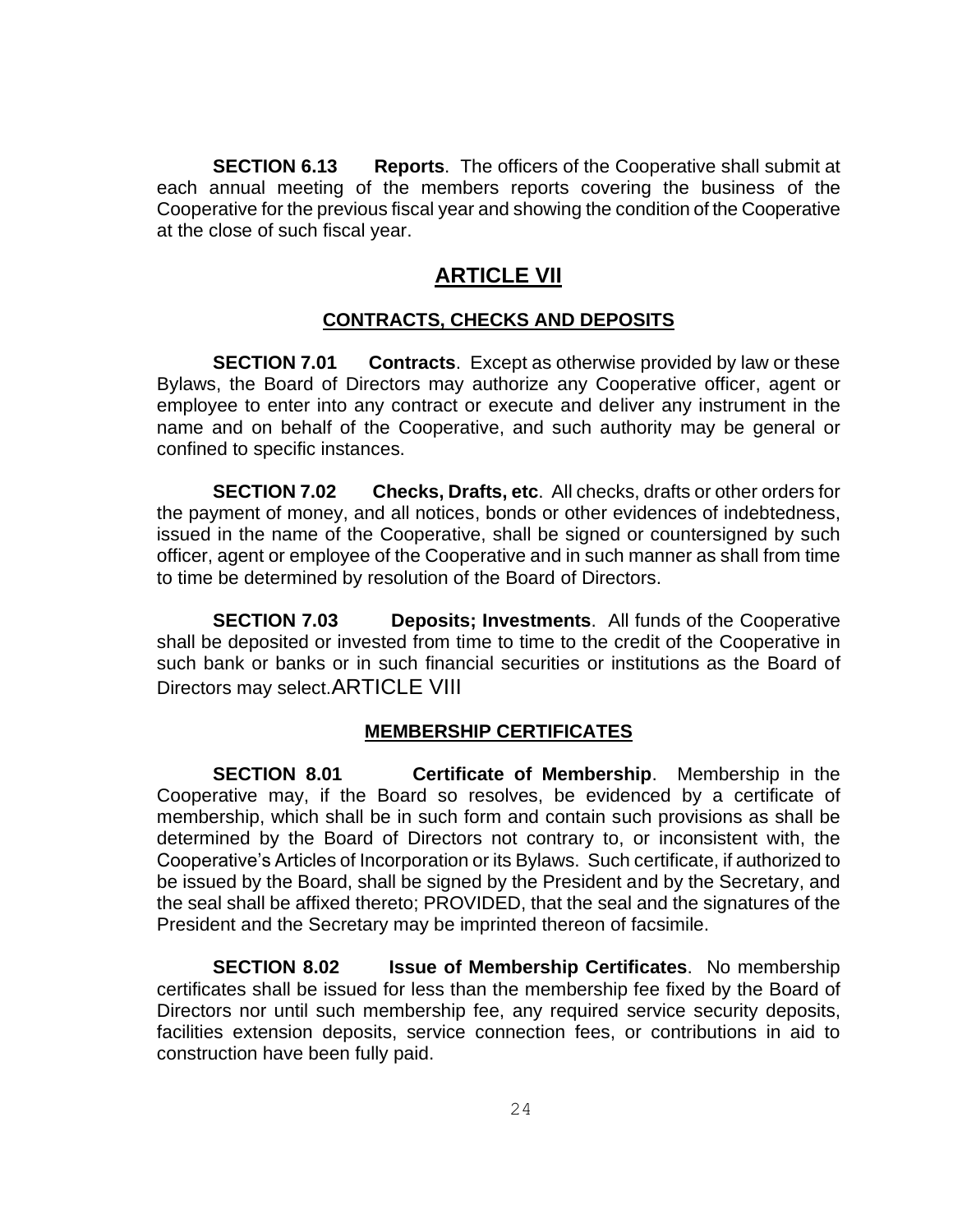**SECTION 8.03 Lost Certificate**. In case of a lost, destroyed or mutilated certificate, a new certificate may be issued therefore upon such terms and such indemnity to the Cooperative as the Board of Directors may prescribe.

# **ARTICLE IX**

### **NON-PROFIT OPERATION**

**SECTION 9.01 Interest or Dividends on Capital Prohibited**. The Cooperative shall at all times be operated on a cooperative non-profit basis for the mutual benefit of its patrons. No interest or dividends shall be paid or payable by the Cooperative on any capital furnished by its patrons.

**SECTION 9.02 Patronage Capital in Connection with Furnishing Electric Energy**. In the furnishing of electric energy the Cooperative's operations shall be so conducted that all patrons will, through their patronage, furnish capital for the Cooperative. In order to induce patronage and to assure that the Cooperative will operate on a nonprofit basis, the Cooperative is obligated to account on a patronage basis to all its patrons for all amounts received and receivable from the furnishing of electric energy in excess of operating costs and expenses properly chargeable against the furnishing of electric energy; All such amounts in excess of operating costs and expenses at the moment of receipt by the Cooperative are received with the understanding that they are furnished by the patrons as capital. Patronage refunds in connection with market based rates or other specifically designed commercial/industrial rates may be excluded from capital credit allocations or may have a reduced allocation factor, as determined by the Cooperative. Except as set forth above, the Cooperative is obligated to pay by credits to a capital account for each patron all such amounts in excess of operating costs and expenses. The books and records of the Cooperative shall be set up and kept in such a manner that at the end of each fiscal year the amount of capital if any, so furnished by each patron is clearly reflected and credited in an appropriate record to the capital account of each patron, and the Cooperative shall within a reasonable time after the close of the fiscal year notify each patron of the amount of capital so credited to his account; PROVIDED that individual notices of such amounts furnished by each patron shall not be required if the Cooperative notifies all patrons of the aggregate amount of such excess and provides a clear explanation of how each patron may compute and determine for himself the specific amount of capital so credited to him. All such amounts credited to the capital account of each patron shall have the same status as though they had been paid to the patron in cash in pursuance of a legal obligation to do so and the patron had then furnished the Cooperative corresponding amounts for capital.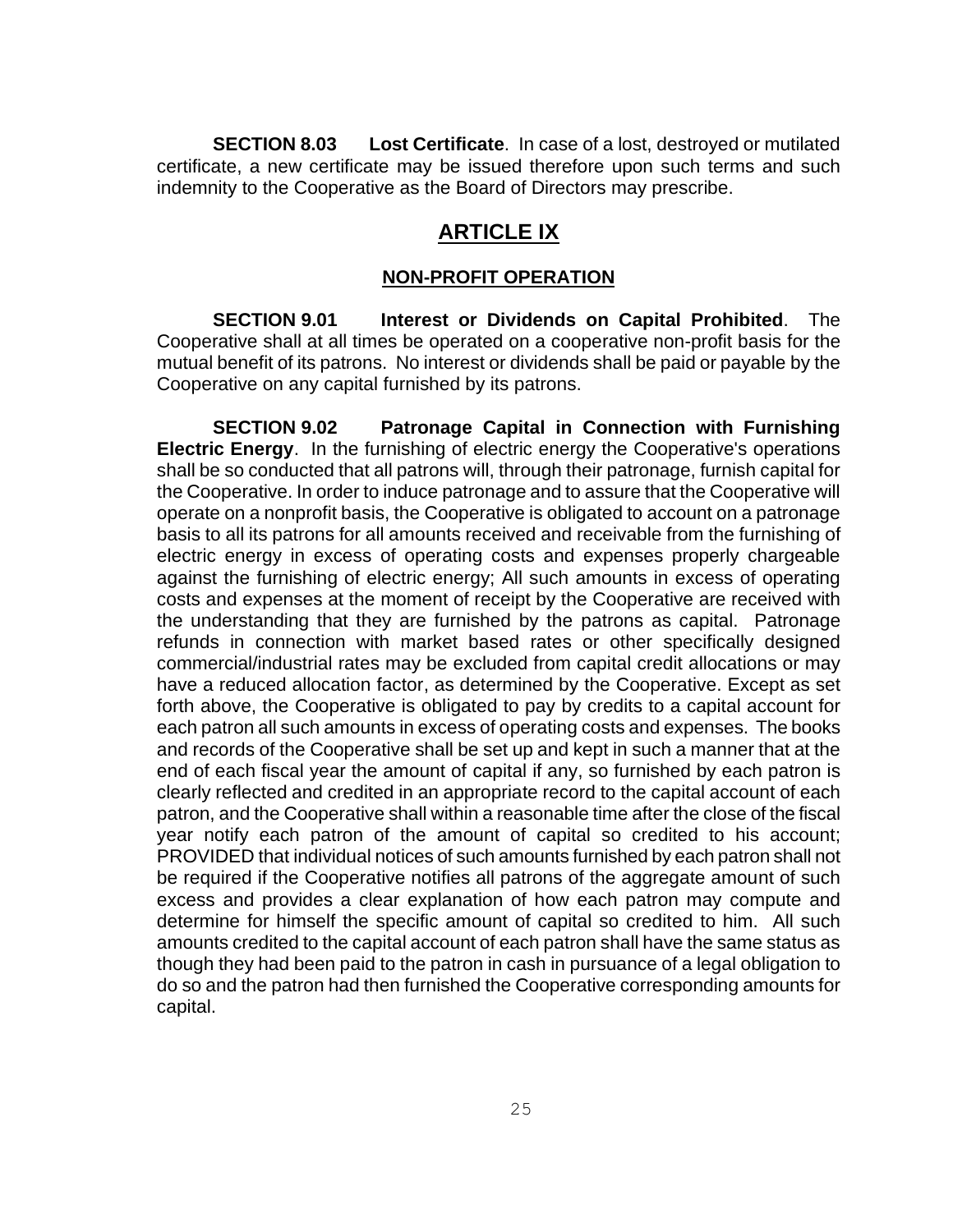All other amounts received by the Cooperative from its operations in excess of costs and expenses shall, insofar as permitted by law, be (a) used to offset any losses incurred during the current or any prior fiscal year and (b) to the extent not needed for that purpose, allocated to its patrons on a patronage basis, and any amount so allocated shall be included as a part of the capital credited to the account of patrons as herein provided.

In the event of dissolution or liquidation of the Cooperative, after all outstanding indebtedness of the Cooperative shall have been paid, outstanding capital credits shall be retired without priority on a pro rata basis before any payments are made on account of property rights of members; PROVIDED, that insofar as gains may at that time be realized from the sale of any appreciated asset, such gains shall be distributed to all persons who were patrons during the period the asset was owned by the Cooperative in proportion to the amount of business done by such patrons during that period, insofar as is practicable, as determined by the Board of Directors before any payments are made on account of property rights of members. If, at any time prior to dissolution or liquidation, the Board of Directors shall determine that the financial condition of the Cooperative will not be impaired thereby, the capital then credited to patrons' accounts may be retired in full or in part. Any such retirements of capital shall be made in order of capital first received, capital last received, or a combination of first and last received. PROVIDED, however, that the Board of Directors shall have the power to adopt rules providing for the separate retirement of that portion ("power supply or other service or supply portion") of capital credited to the accounts of patrons which corresponds to capital credited to the account of the Cooperative by an organization furnishing power supply or other service or supply to the Cooperative. Such rules shall (a) establish a method for determining the portion of such capital credited to each patron for each applicable fiscal year, (b) provide for separate identification on the Cooperative's books of such portions of capital credited to the Cooperative's patrons, (c) provide for appropriate notification to patrons with respect to such portions of capital credited to their accounts and (d) preclude a general retirement of such portions of capital credited to patrons for any fiscal year prior to the general retirement of other capital credited to patrons for the same year or of any capital credited to patrons for any prior fiscal year.

Capital credited to the account of each patron shall be assignable only on the books of the cooperative pursuant to written instructions from the assignor and only to successors in interest or successors in occupancy in all or a part of such patron's premises served by the Cooperative, unless the Board of Directors, acting under policies of general application, shall determine otherwise.

The Cooperative, before retiring any capital credited to any patron's account, shall deduct there from any amount owing by such patron to the Cooperative, together with interest thereon at the Indiana legal rate on judgments in effect when such amount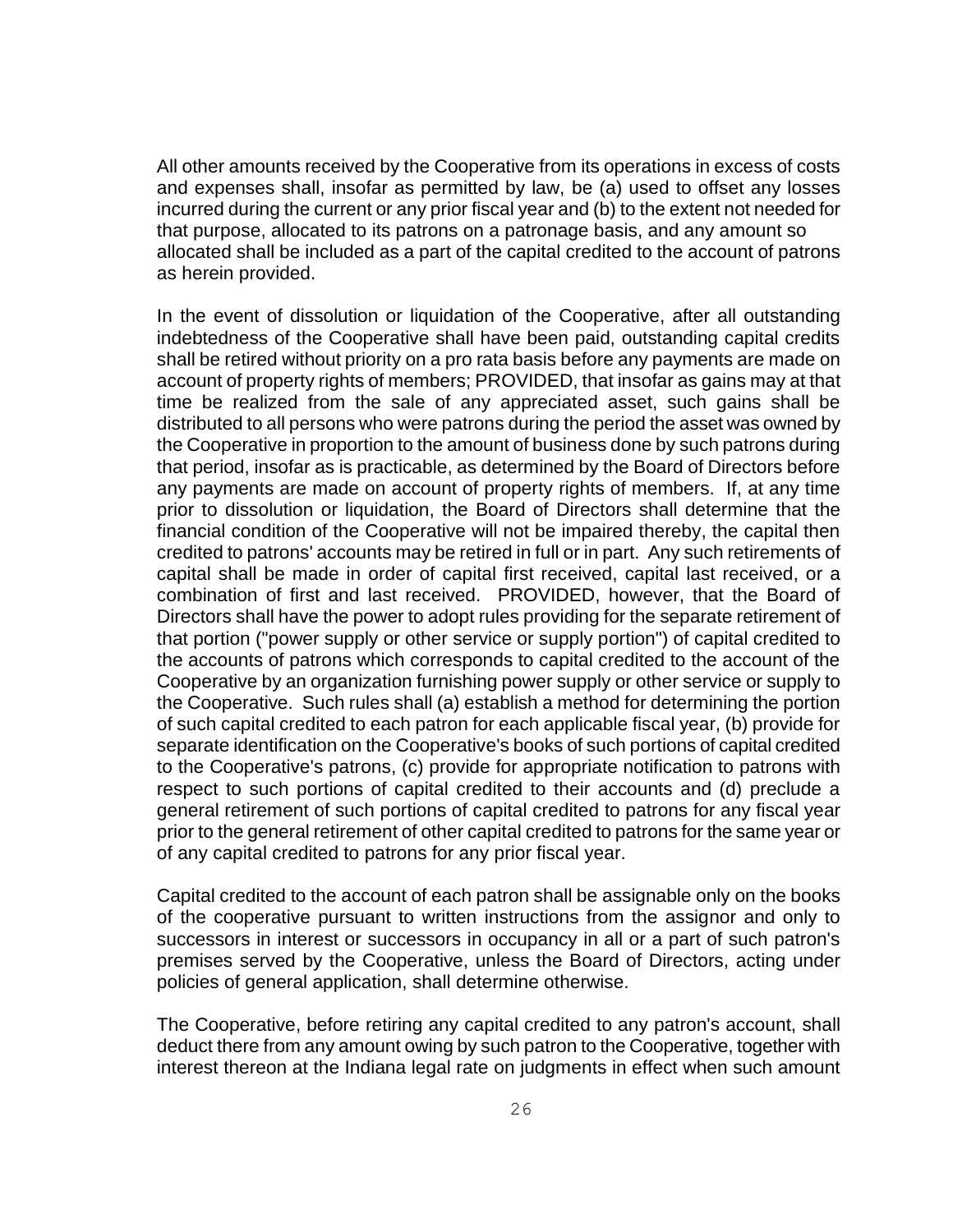became overdue, compounded annually.

The patrons of the Cooperative, by dealing with the Cooperative, acknowledge that the terms and provisions of the Article of Incorporation and Bylaws shall constitute and be a contract between the Cooperative and each patron, and both the Cooperative and the patrons are bound by such contract, as fully as though each patron had individually signed a separate instrument containing such terms and provisions. The provisions of this Article of the Bylaws shall be called to the attention of each patron of the Cooperative by posting in a conspicuous place in the Cooperative's office.

**SECTION 9.03 Patronage Refunds in Connection with Furnishing Other Service**. In the event that the Cooperative should engage in the business of furnishing goods or services other than electric energy, all amounts received and receivable therefrom which are in excess of costs and expenses properly chargeable against the furnishing of such goods or services shall, insofar as permitted by law, be prorated annually on a patronage basis and returned to those patrons from whom such amounts were obtained at such time and in such order or priority as the Board of Directors shall determine.

**SECTION 9.04 – Retiring Capital Credits.** At the sole discretion of the Board of Directors, the Cooperative may retire and pay Capital Credits allocated to Patrons and former Patrons as provided in these Bylaws and by the Policies of the Cooperative as adopted by the Board of Directors.

- (a) **General Capital Credit Retirements**. At any time before the Cooperative's dissolution, liquidation, or other cessation of existence, the Cooperative may generally retire and pay some or all Capital Credits allocated to Patrons and former Patrons.
- (b) **Special Capital Credit Retirements.** The Cooperative may specially retire and pay some or all Capital Credits allocated to an individual Patron or former Patron: (1) after the death of the individual; (2) after receiving a written request, on forms approved by the REMC, from the deceased individual's legal representative or individual entitled to the Capital Credit payment.
- (c) **Discounted Capital Credit Payments.** As determined by the Board, before the time the Cooperative anticipates normally retiring and paying Capital Credits, the Cooperative may retire some or all Capital Credits and pay the net present value of the retired Capital Credits provided that the retirement is done consistent with these Bylaws and the Policies of the REMC as adopted by the Board of Directors.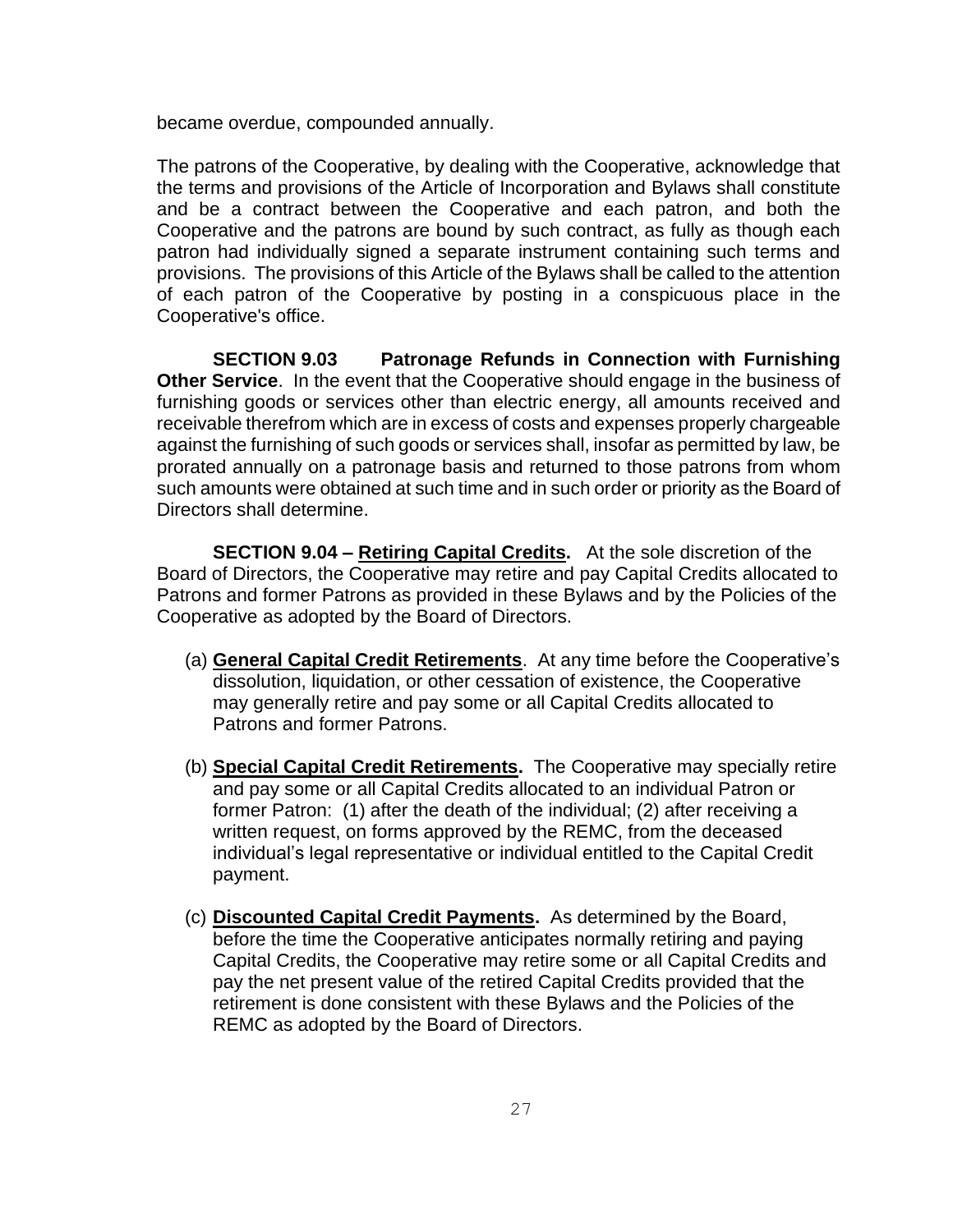Nothwithstanding any other provision of these Bylaws, the Board of Directors at its discretion, shall have the power at any time upon the death of any patron, provided the legal representative of his or her estate or the person entitled to receive the assets of the deceased patron shall request in writing, on forms approved by the REMC, that such capital credits be retired prior to the time that such capital would otherwise be retired under the provisions of these Bylaws, to retire capital, and discount such capital as the Board of Directors shall so determine.

# **ARTICLE X**

### **UNCLAIMED FUNDS OF MEMBERS**

Any provision contained herein to the contrary notwithstanding and pursuant to the applicable statutes of the State of Indiana, the Cooperative shall recover any capital credits, patronage refunds, utility deposits, account balances, or book equity which remain unclaimed for a period of two years following attempted payment by the Cooperative to the member of former member entitled thereto. Prior to the recovery of such unclaimed funds, the Cooperative shall give public notice, in a newspaper published in the county in which the present or former member's premises are or were being served by the Cooperative and in the cooperatives monthly magazine or newsletter. Thereafter, any such unclaimed funds shall be reallocated to retained equity of the Cooperative as of the year in which the sixtieth (60) day falls following publication of the above described newspaper notice. All unclaimed funds recovered by the Cooperative and reallocated as set forth hereinabove shall be considered an irrevocable assignment and gift to the Cooperative of such funds by the member formerly entitled thereto. Nothing contained in this section shall be construed to prohibit the Cooperative from crediting any of the above described funds against any amounts owed by the member or former member to the Cooperative prior to any payment to such member or any allocation in favor of other members.

# **ARTICLE XI**

### **WAIVER OF NOTICE**

Any member or director may waive, in writing, any notice of meetings required to be given by these Bylaws or any notice that may otherwise be legally required, either before or after such notice is required to be given.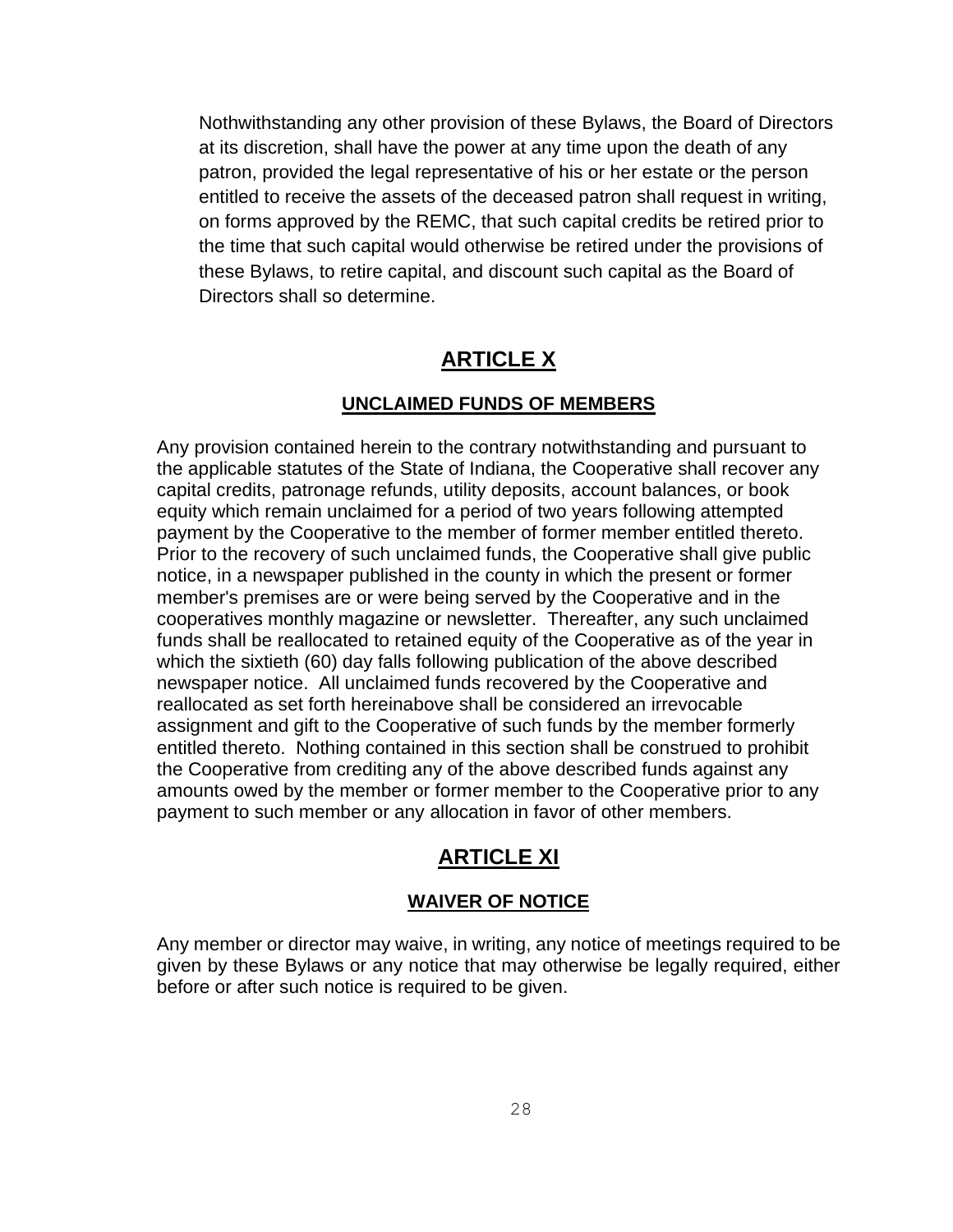# **ARTICLE XII**

### **DISPOSITION AND PLEDGING OF PROPERTY; DISTRIBUTION OF SURPLUS ASSETS ON DISSOLUTION**

### **SECTION 12.01 Disposition and Pledging of Property**.

- (a) Not inconsistently with the provisions of Ind. Code Section 8-1-13-12 and of subsection (b) hereof, the member of the Cooperative may, subject to approval of the Indiana Utility Regulatory Commission, at a duly held meeting of the members, authorize the sale, lease, lease-sale, exchange, transfer, mortgage, pledge or other disposition of all or substantially all of the Cooperative's property and assets by the affirmative votes of a majority of the total members of the Cooperative. However, the Board of Directors, without authorization by the members but subject to approval of the Public Service Commission if the Cooperative does not have an outstanding mortgage in favor of any federal agency, shall have full power and authority (1) to borrow monies from any source and in such amounts as the board may from time to time determine, (2) to issue the Cooperative's obligation evidencing such borrowing, and (3) to mortgage or otherwise pledge or encumber any or all of the Cooperative's property or assets as security therefore. The Board shall also have full power and authority, without requirement of any member authorization or Commission approval, to sell, lease, lease-sell, exchange, transfer or otherwise dispose of merchandise, or of property no longer necessary or useful for the operation of the Cooperative, or of less than substantially all of the Cooperatives' property and assets.
- (b) Supplementary to the first sentence of the foregoing subsection (a) and any other applicable provisions of law or these Bylaws, no sale, lease, lease-sale, exchange, transfer or other disposition of all or substantially all of the Cooperative's property and assets shall be authorized except in conformity with the following:
	- (1) If the Board of Directors looks with favor upon any proposal for such sale, lease, lease-sale, exchange, transfer or other disposition, it shall first cause three (3) independent, non-affiliated appraisers, expert in such matters, to render their individual opinions as to the value of the Cooperative with respect to such a sale, lease, lease-sale, exchange, transfer or other disposition and as to any other terms and conditions which should be considered. The three (3) such appraisers shall be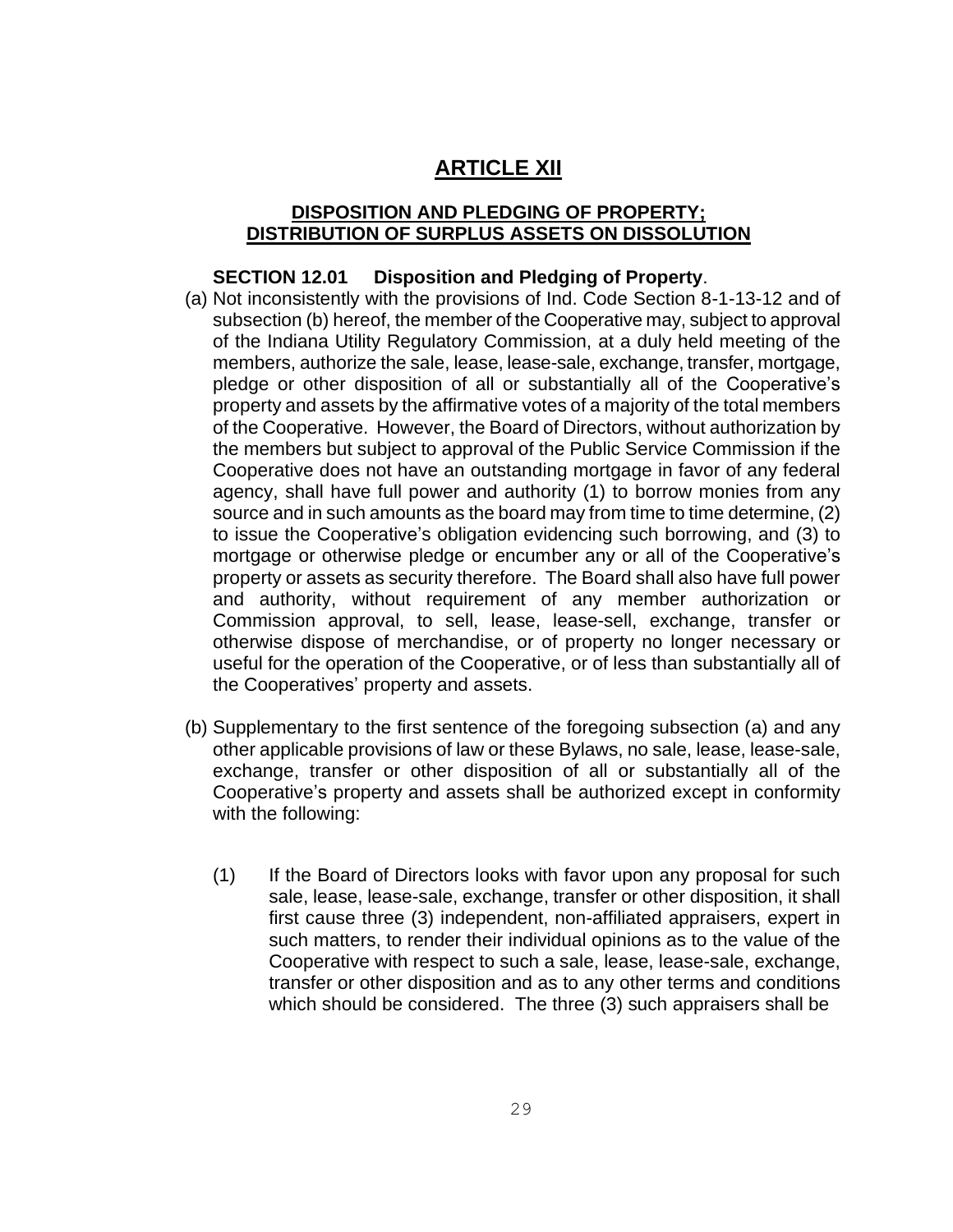designated by a Circuit Court Resident Judge for the Judicial District in Indiana in which the Cooperative's headquarters are located. If such judge refuses to make such designations, they shall be made by the Board of Directors.

- (2) If the Board of Directors, after receiving such appraisals (and other terms and conditions which are submitted, if any), determine that the proposal should be submitted for consideration by the members, it shall first give every other rural electric cooperative corporately sited and operating in Indiana (which has not made such an offer for such sale, lease, lease-sale, exchange, transfer or other disposition) an opportunity to submit competing proposals. Such opportunity shall be in the form of a written notice to such rural electric cooperatives, which notice shall be attached to a copy of the proposal which the Cooperative has already received and copies of the respective reports of the three (3) appraisers. Such rural electric cooperatives shall be given not less than thirty (30) days during which to submit competing proposals, and the actual minimum period within which proposals are to be submitted shall be stated in the written notice given to them.
- (3) If the Board then determines that favorable consideration should be given to the initial or any subsequent proposal which has been submitted to it, it shall so notify the members not less than sixty (60) days before noticing a special meeting f the members thereon or, if such be the case, the next annual member meeting, expressing in detail each of any such proposals, and shall call a special meeting of the members for consideration thereof and action thereon, which meeting shall be held not less nor more than thirty (30) days after the giving of notice thereof to the members: PROVIDED, that consideration and action by the members may be given at the next annual member meeting if the Board so determines and if such annual meeting is held not less nor more than thirty (30) days after the giving of notice of such meeting.
- (4) Any fifty (50) or more members, by so petitioning the Board not less than thirty (30) days prior to the date of such special or annual meeting, may cause the Cooperative, with the cost to be borne by the Cooperative, to mail to all members any opposing or alternative positions which they may have to the proposals that have been submitted or any recommendations that the Board has made.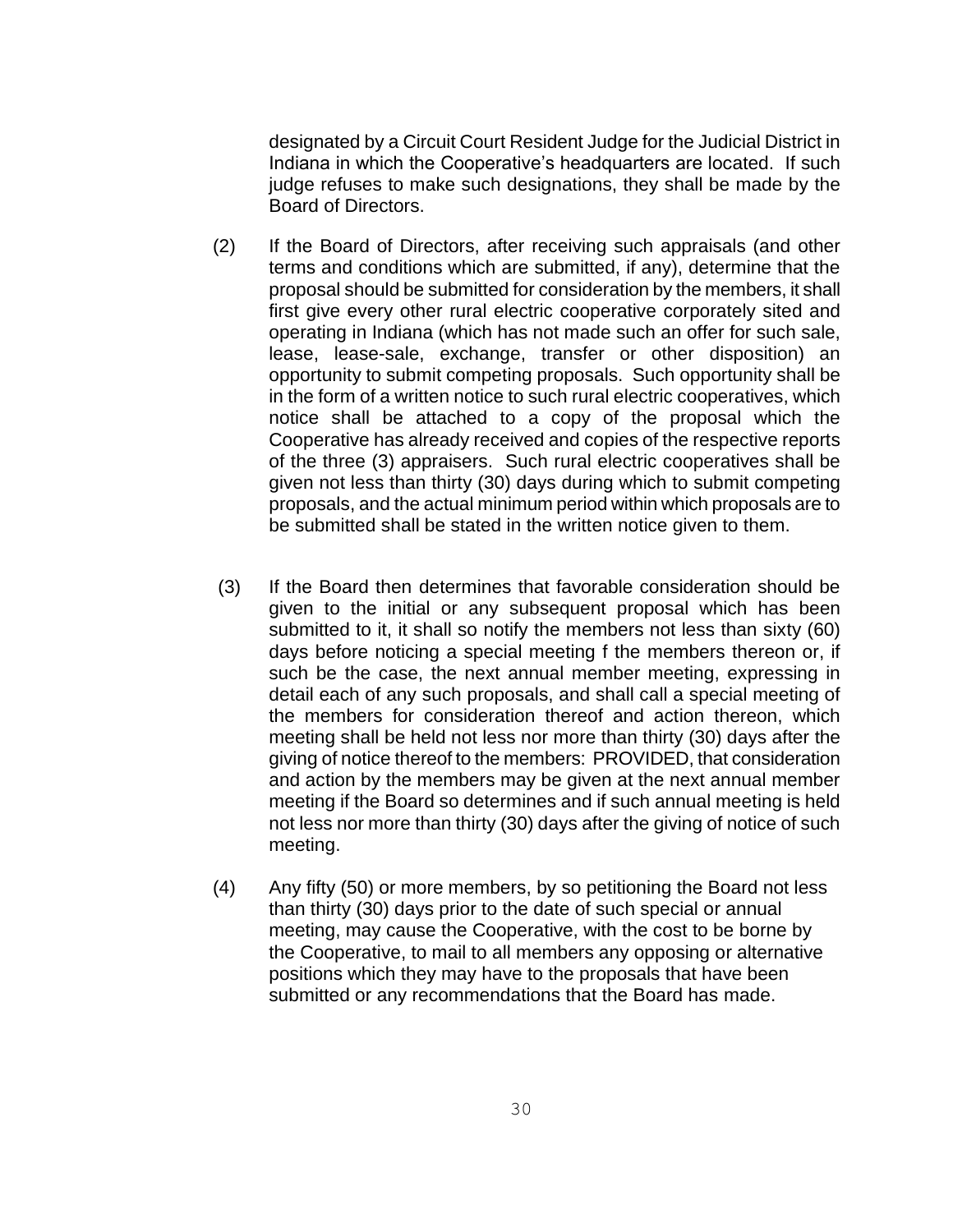The provisions of this subsection (b) shall not apply to a sale, lease, lease-sale, exchange, transfer or other disposition to one or more other rural electric cooperatives if the substantive or actual legal effect thereof is to merge or consolidate with such other one or more rural electric cooperatives. Such merger or consolidation should then be done in accordance with the laws of the State of Indiana.

### **SECTION 12.02 Distribution of Surplus Assets on Dissolution.**

Upon the Cooperative's dissolution, any assets remaining after all liabilities or obligation of the Cooperative have been satisfied and discharged shall, pursuant to Ind. Code 8-1-13-21, pass to and become the property of the state.

### **ARTICLE XIII**

#### **FISCAL YEAR**

The Cooperative fiscal year shall begin on the first day of the month of January of each year and end on the last day of the month of December following.

### **ARTICLE XIV**

#### **RULES OF ORDER**

Parliamentary procedure at all meetings of the members, of the Board of Directors, of any committee provided for in these Bylaws and of any other committee of the members or Board of Directors which may from time to time be duly established shall be governed by the most recent edition of Robert's Rules of Order, except to the extent such procedure is otherwise determined by law or by the Cooperative's Articles of Incorporation or Bylaws.

# **ARTICLE XV**

### **SEAL**

The Corporate seal of the Cooperative shall be in the form of a circle and shall have inscribed thereon the name of the Cooperative and the words "Corporate Seal, Indiana".